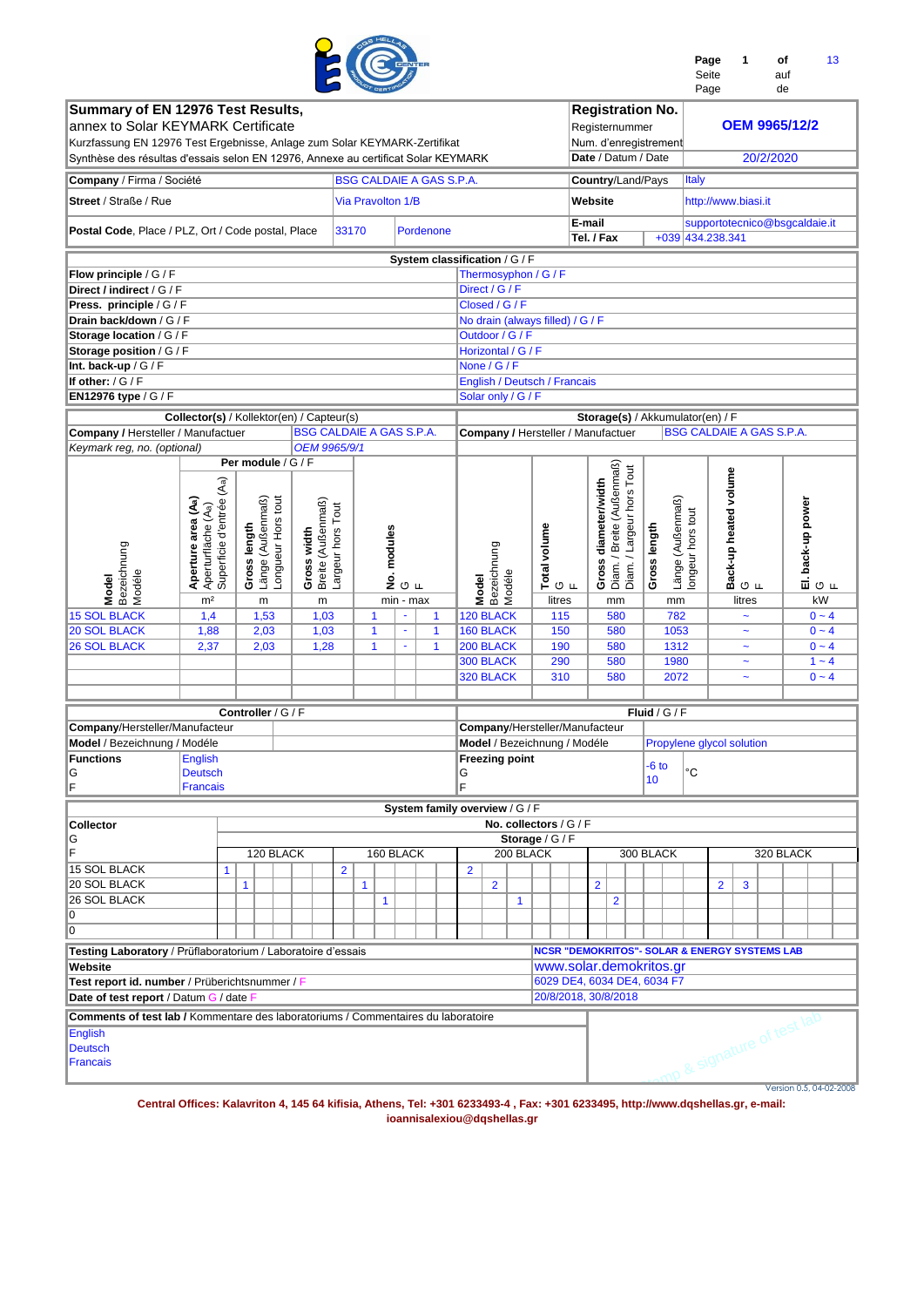

| Page  | $\mathcal{P}$ | Ωf  |  |
|-------|---------------|-----|--|
| Seite |               | auf |  |
| Page  |               | de  |  |

**13**

| Summary of EN 12976 Test Results,<br>annex to Solar KEYMARK Certificate<br>Kurzfassung EN 12976 Test Ergebnisse, Anlage zum Solar KEYMARK-Zertifikat |                          |                     |                                                                        |                         |              |                                 |                                            |   |                              |        |                | <b>Registration</b><br>Registernummer<br>Num. d'enregistremen                       |      |              |                     |           | <b>OEM 9965/12/2</b>          |                         |     |     |
|------------------------------------------------------------------------------------------------------------------------------------------------------|--------------------------|---------------------|------------------------------------------------------------------------|-------------------------|--------------|---------------------------------|--------------------------------------------|---|------------------------------|--------|----------------|-------------------------------------------------------------------------------------|------|--------------|---------------------|-----------|-------------------------------|-------------------------|-----|-----|
| Synthèse des résultas d'essais selon EN 12976, Annexe au certificat Solar<br>KEYMARK                                                                 |                          |                     |                                                                        |                         |              |                                 |                                            |   |                              |        |                | Date / Datum / Date                                                                 |      |              |                     |           | 20/2/2020                     |                         |     |     |
| Company / Firma / Société                                                                                                                            |                          |                     |                                                                        |                         |              | <b>BSG CALDAIE A GAS S.P.A.</b> |                                            |   |                              |        |                | Country/Land/Pays                                                                   |      | <b>Italy</b> |                     |           |                               |                         |     |     |
| <b>Street</b> / Straße / Rue                                                                                                                         |                          |                     |                                                                        |                         |              | <b>Via Pravolton 1/B</b>        |                                            |   |                              |        | Website        |                                                                                     |      |              | http://www.biasi.it |           |                               |                         |     |     |
| Postal Code, Place / PLZ, Ort / Code<br>postal, Place                                                                                                |                          |                     |                                                                        | 33170                   |              | Pordenone                       |                                            |   |                              | E-mail | Tel. / Fax     |                                                                                     |      |              | +039 434.238.341    |           | supportotecnico@bsgcaldaie.it |                         |     |     |
|                                                                                                                                                      |                          |                     |                                                                        |                         |              | System family overview / G / F  |                                            |   |                              |        |                |                                                                                     |      |              |                     |           |                               |                         |     |     |
| <b>Collector type</b>                                                                                                                                |                          |                     |                                                                        |                         |              |                                 |                                            |   | Number of collectors / G / F |        |                |                                                                                     |      |              |                     |           |                               |                         |     |     |
| G                                                                                                                                                    |                          |                     |                                                                        |                         |              |                                 |                                            |   | Storage type / $G$ / $F$     |        |                |                                                                                     |      |              |                     |           |                               |                         |     |     |
| F                                                                                                                                                    |                          |                     | 120 BLACK                                                              |                         |              | 160 BLACK                       |                                            |   | 200 BLACK                    |        |                | 300 BLACK                                                                           |      |              |                     |           | 320 BLACK                     |                         |     |     |
| <b>15 SOL BLACK</b>                                                                                                                                  |                          | 1                   |                                                                        | $\overline{\mathbf{2}}$ |              |                                 | $\overline{2}$                             |   |                              |        |                |                                                                                     |      |              |                     |           |                               |                         |     |     |
| 20 SOL BLACK                                                                                                                                         |                          | 1                   |                                                                        | 1                       |              |                                 | $\overline{2}$                             |   |                              |        | $\overline{2}$ |                                                                                     |      |              | $\overline{2}$      | 3         |                               |                         |     |     |
| 26 SOL BLACK                                                                                                                                         |                          |                     |                                                                        |                         | $\mathbf{1}$ |                                 |                                            | 1 |                              |        |                | $\overline{2}$                                                                      |      |              |                     |           |                               |                         |     |     |
|                                                                                                                                                      |                          |                     |                                                                        |                         |              |                                 |                                            |   |                              |        |                |                                                                                     |      |              |                     |           |                               |                         |     |     |
| Name of system konfiguration / G / F                                                                                                                 |                          |                     |                                                                        |                         |              |                                 |                                            |   |                              |        |                |                                                                                     |      |              |                     |           | Biasisol CN BLACK 120/1.5     |                         |     |     |
| <b>Collector type</b>                                                                                                                                |                          |                     |                                                                        | No. collectors          |              |                                 |                                            |   |                              |        |                | <b>Storage type</b>                                                                 |      |              |                     |           |                               |                         |     |     |
| G<br>F                                                                                                                                               |                          | <b>15 SOL BLACK</b> |                                                                        | G<br>F                  |              |                                 | 1                                          |   |                              |        | G<br>F         |                                                                                     |      |              |                     | 120 BLACK |                               |                         |     |     |
| Calculated annual results / G / F                                                                                                                    |                          |                     |                                                                        |                         |              |                                 |                                            |   |                              |        |                |                                                                                     |      |              |                     |           |                               |                         |     |     |
| Location                                                                                                                                             |                          |                     | 110                                                                    | 140                     |              | 80                              | Daily draw-off litres/day / G / F /<br>110 |   | 140                          |        | 80             |                                                                                     | 140  |              | 80                  |           | 110                           |                         |     | 140 |
| G                                                                                                                                                    |                          | 80<br>I/d           | I/d                                                                    | I/d                     |              | I/d                             | I/d                                        |   | I/d                          |        | I/d            | 110<br>I/d                                                                          | I/d  |              | I/d                 |           | I/d                           |                         | I/d |     |
| F                                                                                                                                                    |                          |                     | Qd kWh/y                                                               |                         |              |                                 | QL kWh/y                                   |   |                              |        |                | fsol %                                                                              |      |              |                     |           | Qpar kWh/y                    |                         |     |     |
| Stockholm, SE                                                                                                                                        |                          | 1.244               | 1.708                                                                  | 2.172                   |              | 583                             | 671                                        |   | 714                          |        | 46,8           | 39,3                                                                                |      | 32,9         |                     |           |                               |                         |     |     |
| Würzburg, DE                                                                                                                                         |                          | 1.191               | 1.638                                                                  | 2.085                   |              | 601                             | 704                                        |   | 759                          |        | 50,5           | 43,0                                                                                | 36,4 |              |                     |           |                               |                         |     |     |
| Davos, CH                                                                                                                                            |                          | 1.349               | 1.848                                                                  | 2.356                   |              | 857                             | 972                                        |   | 1.025                        |        | 63,5           | 52,6                                                                                | 43,5 |              |                     |           |                               |                         |     |     |
| Athens, GR                                                                                                                                           |                          | 929                 | 1.270                                                                  | 1.621                   |              | 743                             | 911                                        |   | 1.034                        |        | 80,0           | 71,7                                                                                | 63,8 |              |                     |           |                               |                         |     |     |
|                                                                                                                                                      |                          | $Q_d$               | Heat demand / G / F                                                    |                         |              |                                 |                                            |   |                              |        |                |                                                                                     |      |              |                     |           |                               |                         |     |     |
| Perf. indicators                                                                                                                                     |                          | QL                  | System output / G / F                                                  |                         |              |                                 |                                            |   |                              |        |                |                                                                                     |      |              |                     |           |                               |                         |     |     |
| G                                                                                                                                                    |                          | $f_{\rm sol}$       | QL/Qd; solar fraction / G / F                                          |                         |              |                                 |                                            |   |                              |        |                |                                                                                     |      |              |                     |           |                               |                         |     |     |
| F                                                                                                                                                    |                          | $Q_{par}$           | Elec. for pumps/controllers / G / F                                    |                         |              |                                 |                                            |   |                              |        |                |                                                                                     |      |              |                     |           |                               |                         |     |     |
|                                                                                                                                                      |                          |                     | Stockholm SE   Würzburg DE                                             |                         |              |                                 | Davos CH                                   |   | Athens GR                    |        |                |                                                                                     |      |              |                     |           |                               |                         |     |     |
| Ref. conditions                                                                                                                                      |                          | G                   | 1.156                                                                  |                         | 1.226        |                                 | 1.682                                      |   | 1.717                        |        |                |                                                                                     |      |              |                     |           |                               |                         |     |     |
| G                                                                                                                                                    |                          | Ta                  | 7,5                                                                    |                         | 9,0          |                                 | 3,2                                        |   | 18,5                         |        |                |                                                                                     |      |              |                     |           |                               |                         |     |     |
| F                                                                                                                                                    |                          | Тc                  | 8,5                                                                    |                         | 10,0         |                                 | 5,4                                        |   | 17,8                         |        |                |                                                                                     |      |              |                     |           |                               |                         |     |     |
|                                                                                                                                                      |                          | $\Delta Tc$         | $2.1 - 14.9$                                                           | $7.0 - 13.0$            |              |                                 | $4.6 - 6.2$                                |   | $10.4 - 25.2$                |        |                |                                                                                     |      |              |                     |           |                               |                         |     |     |
| G<br>Ta                                                                                                                                              | kWh/m <sup>2</sup><br>°C |                     | Annual irradiation South, 45° / G / F<br>Annual mean air temp. / G / F |                         |              |                                 |                                            |   |                              |        |                |                                                                                     |      |              |                     |           |                               |                         |     |     |
| Tc                                                                                                                                                   | °C                       |                     | Annual mean cold water temp. / G / F                                   |                         |              |                                 |                                            |   |                              |        |                |                                                                                     |      |              |                     |           |                               |                         |     |     |
| ΔТс                                                                                                                                                  | °C                       |                     | Seasonal variation of Tc / G / F                                       |                         |              |                                 |                                            |   |                              |        |                |                                                                                     |      |              |                     |           |                               |                         |     |     |
| Th                                                                                                                                                   | $45^{\circ}$ C           |                     | Desired (mix. valve) temp. / G F                                       |                         |              |                                 |                                            |   |                              |        |                |                                                                                     |      |              |                     |           |                               |                         |     |     |
| Max. operating press. - collector side                                                                                                               |                          |                     |                                                                        |                         |              |                                 | Max. operating press. - tank side          |   |                              |        |                |                                                                                     |      |              |                     |           |                               |                         |     |     |
| G<br>F                                                                                                                                               |                          |                     |                                                                        |                         | 300          | kPa                             | G<br>F                                     |   |                              |        |                |                                                                                     |      |              |                     |           | 1.000                         |                         | kPa |     |
|                                                                                                                                                      |                          |                     |                                                                        |                         |              |                                 |                                            |   |                              |        |                |                                                                                     |      |              |                     |           |                               |                         |     |     |
| Testing Laboratory / Prüflaboratorium / Laboratoire d'essais                                                                                         |                          |                     |                                                                        |                         |              |                                 |                                            |   |                              |        |                | <b>NCSR "DEMOKRITOS"- SOLAR &amp; ENERGY SYSTEMS LAB</b><br>www.solar.demokritos.gr |      |              |                     |           |                               |                         |     |     |
| Website<br>Test report id. number / Prüberichtsnummer / F                                                                                            |                          |                     |                                                                        |                         |              |                                 |                                            |   |                              |        |                | 6029 DE4, 6034 DE4, 6034 F7                                                         |      |              |                     |           |                               |                         |     |     |
| Date of test report / G / F                                                                                                                          |                          |                     |                                                                        |                         |              |                                 |                                            |   | 20/8/2018, 30/8/2018         |        |                |                                                                                     |      |              |                     |           |                               |                         |     |     |
| Test method / G / F                                                                                                                                  |                          |                     |                                                                        |                         |              |                                 |                                            |   | ISO 9459-5 (DST)             |        |                |                                                                                     |      |              |                     |           |                               |                         |     |     |
| <b>Comments of test lab /</b> Kommentare des laboratoriums / Commentaires du laboratoire                                                             |                          |                     |                                                                        |                         |              |                                 |                                            |   |                              |        |                |                                                                                     |      |              |                     |           |                               |                         |     |     |
| <b>English</b>                                                                                                                                       |                          |                     |                                                                        |                         |              |                                 |                                            |   |                              |        |                |                                                                                     |      |              |                     |           | mp & signature of test lab    |                         |     |     |
| <b>Deutsch</b><br>Francais                                                                                                                           |                          |                     |                                                                        |                         |              |                                 |                                            |   |                              |        |                |                                                                                     |      |              |                     |           |                               |                         |     |     |
|                                                                                                                                                      |                          |                     |                                                                        |                         |              |                                 |                                            |   |                              |        |                |                                                                                     |      |              |                     |           |                               |                         |     |     |
|                                                                                                                                                      |                          |                     |                                                                        |                         |              |                                 |                                            |   |                              |        |                |                                                                                     |      |              |                     |           |                               | Version 0.5, 04-02-2008 |     |     |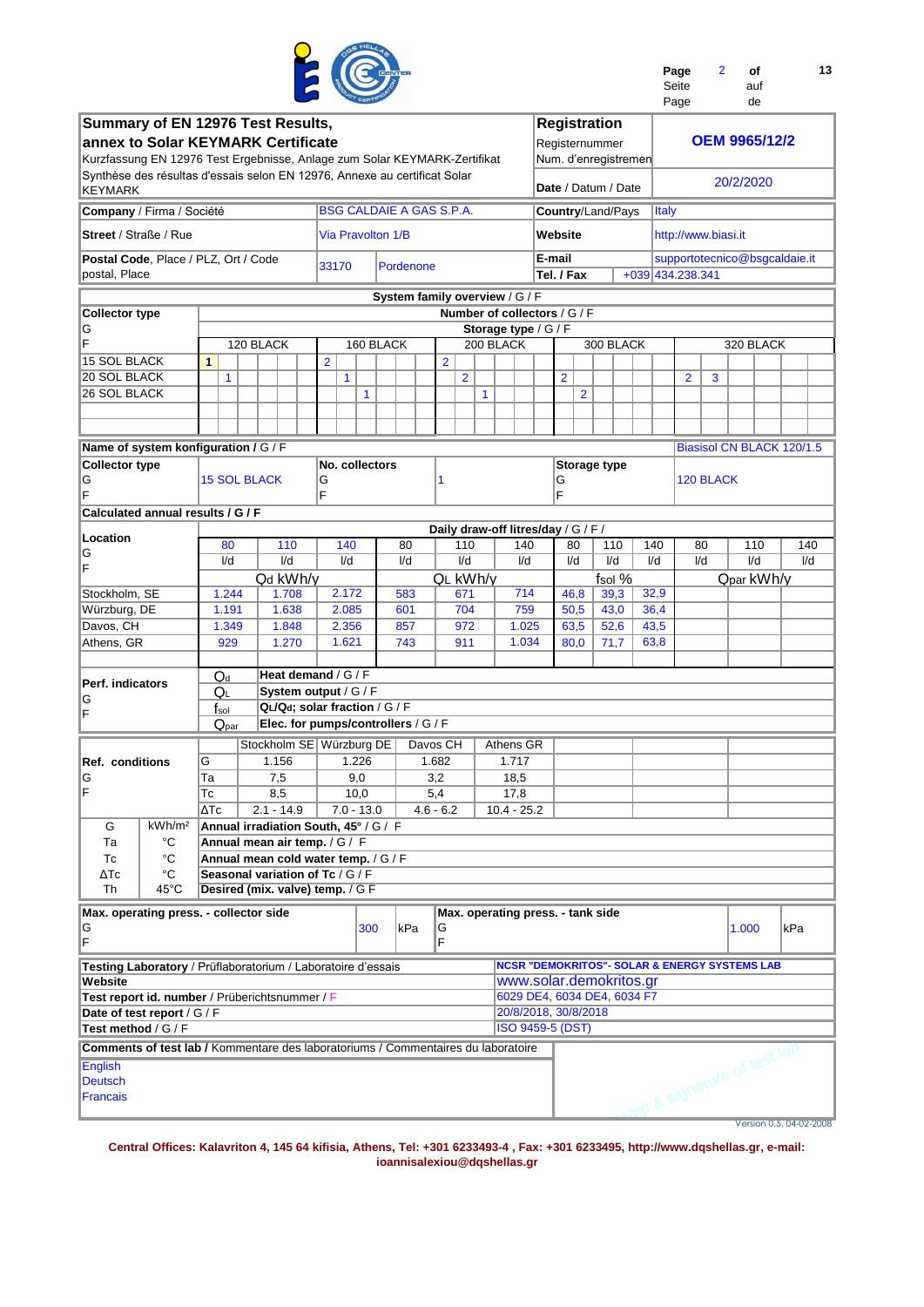|                                                                                                                                                      |                          |              |                |                     |                                                                       |                |                              |            |                                                                |              |                      |              |                         |                |                                                                   |              | Page<br>Seite<br>Page | 3         |           | οf<br>auf<br>de            | 13                             |
|------------------------------------------------------------------------------------------------------------------------------------------------------|--------------------------|--------------|----------------|---------------------|-----------------------------------------------------------------------|----------------|------------------------------|------------|----------------------------------------------------------------|--------------|----------------------|--------------|-------------------------|----------------|-------------------------------------------------------------------|--------------|-----------------------|-----------|-----------|----------------------------|--------------------------------|
| Summary of EN 12976 Test Results,<br>annex to Solar KEYMARK Certificate<br>Kurzfassung EN 12976 Test Ergebnisse, Anlage zum Solar KEYMARK-Zertifikat |                          |              |                |                     |                                                                       |                |                              |            |                                                                |              |                      |              |                         |                | <b>Registration No.</b><br>Registernummer<br>Num. d'enregistremen |              |                       |           |           | <b>OEM 9965/12/2</b>       |                                |
| Synthèse des résultas d'essais selon EN 12976, Annexe au certificat Solar KEYMARK                                                                    |                          |              |                |                     |                                                                       |                |                              |            |                                                                |              |                      |              |                         |                | Date / Datum / Date                                               |              |                       |           | 20/2/2020 |                            |                                |
| Company / Firma / Société                                                                                                                            |                          |              |                |                     |                                                                       |                |                              |            | <b>BSG CALDAIE A GAS S.P.A.</b>                                |              |                      |              |                         |                | Country/Land/Pays                                                 | <b>Italy</b> |                       |           |           |                            |                                |
| <b>Street / Straße / Rue</b>                                                                                                                         |                          |              |                |                     |                                                                       |                | Via Pravolton 1/B            |            |                                                                |              |                      |              | Website                 |                |                                                                   |              | http://www.biasi.it   |           |           |                            |                                |
| Postal Code, Place / PLZ, Ort / Code<br>postal, Place                                                                                                |                          |              |                |                     |                                                                       | 33170          |                              | Pordenone  |                                                                |              |                      |              | E-mail<br>Tel. / Fax    |                |                                                                   |              | +039 434.238.341      |           |           |                            | supportotecnico@bsgcaldaie.it  |
|                                                                                                                                                      |                          |              |                |                     |                                                                       |                |                              |            | System family overview / G / F<br>Number of collectors / G / F |              |                      |              |                         |                |                                                                   |              |                       |           |           |                            |                                |
| <b>Collector type</b><br>G                                                                                                                           |                          |              |                |                     |                                                                       |                |                              |            |                                                                |              | Storage type / G / F |              |                         |                |                                                                   |              |                       |           |           |                            |                                |
| F                                                                                                                                                    |                          |              |                | 120 BLACK           |                                                                       |                | 160 BLACK                    |            |                                                                |              | 200 BLACK            |              |                         |                | 300 BLACK                                                         |              |                       |           |           | 320 BLACK                  |                                |
| <b>15 SOL BLACK</b>                                                                                                                                  |                          | $\mathbf{1}$ |                |                     |                                                                       | $\overline{2}$ |                              |            | $\overline{2}$                                                 |              |                      |              |                         |                |                                                                   |              |                       |           |           |                            |                                |
| 20 SOL BLACK<br>26 SOL BLACK                                                                                                                         |                          |              | 1              |                     |                                                                       |                | $\mathbf{1}$<br>$\mathbf{1}$ |            | $\overline{2}$                                                 | $\mathbf{1}$ |                      |              | $\overline{2}$          | $\overline{2}$ |                                                                   |              | $\overline{2}$        | 3         |           |                            |                                |
|                                                                                                                                                      |                          |              |                |                     |                                                                       |                |                              |            |                                                                |              |                      |              |                         |                |                                                                   |              |                       |           |           |                            |                                |
|                                                                                                                                                      |                          |              |                |                     |                                                                       |                |                              |            |                                                                |              |                      |              |                         |                |                                                                   |              |                       |           |           |                            |                                |
| Name of system konfiguration / G / F<br><b>Collector type</b>                                                                                        |                          |              |                |                     |                                                                       |                | No. collectors               |            |                                                                |              |                      |              |                         |                | Storage type                                                      |              |                       |           |           |                            | <b>Biasisol CN BLACK 120/2</b> |
| G<br>F                                                                                                                                               |                          |              |                | <b>20 SOL BLACK</b> |                                                                       | G<br>F         |                              |            | 1                                                              |              |                      |              | G<br>F                  |                |                                                                   |              |                       | 120 BLACK |           |                            |                                |
| Calculated annual results / G / F                                                                                                                    |                          |              |                |                     |                                                                       |                |                              |            |                                                                |              |                      |              |                         |                |                                                                   |              |                       |           |           |                            |                                |
| Location                                                                                                                                             |                          |              | 80             |                     | 110                                                                   |                | 140                          | 80         | Daily draw-off litres/day / G / F /<br>110                     |              |                      | 140          | 80                      |                | 110                                                               | 140          |                       | 80        |           | 110                        | 140                            |
| G<br>F                                                                                                                                               |                          |              | I/d            |                     | I/d                                                                   |                | I/d                          | I/d        | I/d                                                            |              |                      | I/d          | I/d                     |                | I/d                                                               | I/d          |                       | I/d       |           | $\mathsf{I}/\mathsf{d}$    | I/d                            |
|                                                                                                                                                      |                          |              |                |                     | Qd kWh/y                                                              |                |                              |            | QL kWh/y                                                       |              |                      |              |                         |                | fsol %                                                            |              |                       |           |           | Qpar kWh/y                 |                                |
| Stockholm, SE                                                                                                                                        |                          |              | 1.244          |                     | 1.708                                                                 |                | 2.172                        | 711        | 854                                                            |              |                      | 937          | 57,4                    |                | 50,1                                                              | 43,2         |                       |           |           |                            |                                |
| Würzburg, DE<br>Davos, CH                                                                                                                            |                          |              | 1.191<br>1.349 |                     | 1.638<br>1.848                                                        |                | 2.085<br>2.356               | 696<br>990 | 847<br>1.165                                                   |              |                      | 946<br>1.261 | 58,5<br>73,7            |                | 51,8<br>63,1                                                      | 45,3<br>53,7 |                       |           |           |                            |                                |
| Athens, GR                                                                                                                                           |                          |              | 929            |                     | 1.270                                                                 |                | 1.621                        | 837        | 1.069                                                          |              |                      | 1.253        | 90,5                    |                | 84,3                                                              | 77,6         |                       |           |           |                            |                                |
|                                                                                                                                                      |                          |              | $Q_d$          |                     | Heat demand / $G$ / $F$                                               |                |                              |            |                                                                |              |                      |              |                         |                |                                                                   |              |                       |           |           |                            |                                |
| Perf. indicators                                                                                                                                     |                          |              | QL             |                     | System output / G / F                                                 |                |                              |            |                                                                |              |                      |              |                         |                |                                                                   |              |                       |           |           |                            |                                |
| G<br>F                                                                                                                                               |                          |              | $f_{\rm sol}$  |                     | QL/Qd; solar fraction / G / F                                         |                |                              |            |                                                                |              |                      |              |                         |                |                                                                   |              |                       |           |           |                            |                                |
|                                                                                                                                                      |                          |              | $Q_{par}$      |                     | Elec. for pumps/controllers / G / F                                   |                |                              |            |                                                                |              |                      |              |                         |                |                                                                   |              |                       |           |           |                            |                                |
|                                                                                                                                                      |                          |              |                |                     | Stockholm SE Würzburg DE                                              |                |                              |            | Davos CH                                                       |              | Athens GR            |              |                         |                |                                                                   |              |                       |           |           |                            |                                |
| <b>Ref. conditions</b><br>G                                                                                                                          |                          | G<br>Та      |                |                     | 1.156<br>7,5                                                          |                | 1.226<br>9,0                 |            | 1.682<br>3,2                                                   |              | 1.717<br>18,5        |              |                         |                |                                                                   |              |                       |           |           |                            |                                |
| F                                                                                                                                                    |                          | Тc           |                |                     | 8,5                                                                   |                | 10,0                         |            | 5,4                                                            |              | 17,8                 |              |                         |                |                                                                   |              |                       |           |           |                            |                                |
|                                                                                                                                                      |                          | ΔТс          |                |                     | $2.1 - 14.9$                                                          |                | $7.0 - 13.0$                 |            | $4.6 - 6.2$                                                    |              | $10.4 - 25.2$        |              |                         |                |                                                                   |              |                       |           |           |                            |                                |
| G                                                                                                                                                    | kWh/m <sup>2</sup><br>°C |              |                |                     | Annual irradiation South, 45° / G / F                                 |                |                              |            |                                                                |              |                      |              |                         |                |                                                                   |              |                       |           |           |                            |                                |
| Та<br>Тc                                                                                                                                             | °C                       |              |                |                     | Annual mean air temp. / G / F<br>Annual mean cold water temp. / G / F |                |                              |            |                                                                |              |                      |              |                         |                |                                                                   |              |                       |           |           |                            |                                |
| ΔТс                                                                                                                                                  | °C                       |              |                |                     | Seasonal variation of Tc / G / F                                      |                |                              |            |                                                                |              |                      |              |                         |                |                                                                   |              |                       |           |           |                            |                                |
| Th                                                                                                                                                   | $45^{\circ}$ C           |              |                |                     | Desired (mix. valve) temp. / G F                                      |                |                              |            |                                                                |              |                      |              |                         |                |                                                                   |              |                       |           |           |                            |                                |
| Max. operating press. - collector side<br>G<br>F                                                                                                     |                          |              |                |                     |                                                                       |                | 300                          | kPa        | Max. operating press. - tank side<br>G<br>F                    |              |                      |              |                         |                |                                                                   |              |                       |           | 1.000     |                            | kPa                            |
| <b>Testing Laboratory</b> / Prüflaboratorium / Laboratoire d'essais                                                                                  |                          |              |                |                     |                                                                       |                |                              |            |                                                                |              |                      |              |                         |                | <b>NCSR "DEMOKRITOS"- SOLAR &amp; ENERGY SYSTEMS LAB</b>          |              |                       |           |           |                            |                                |
| Website                                                                                                                                              |                          |              |                |                     |                                                                       |                |                              |            |                                                                |              |                      |              |                         |                | www.solar.demokritos.gr                                           |              |                       |           |           |                            |                                |
| Test report id. number / Prüberichtsnummer / F                                                                                                       |                          |              |                |                     |                                                                       |                |                              |            |                                                                |              |                      |              | 20/8/2018, 30/8/2018    |                | 6029 DE4, 6034 DE4, 6034 F7                                       |              |                       |           |           |                            |                                |
| Date of test report / G / F<br>Test method / G / F                                                                                                   |                          |              |                |                     |                                                                       |                |                              |            |                                                                |              |                      |              | <b>ISO 9459-5 (DST)</b> |                |                                                                   |              |                       |           |           |                            |                                |
| <b>Comments of test lab / Kommentare des laboratoriums / Commentaires du laboratoire</b>                                                             |                          |              |                |                     |                                                                       |                |                              |            |                                                                |              |                      |              |                         |                |                                                                   |              |                       |           |           |                            |                                |
| <b>English</b><br><b>Deutsch</b><br><b>Francais</b>                                                                                                  |                          |              |                |                     |                                                                       |                |                              |            |                                                                |              |                      |              |                         |                |                                                                   |              |                       |           |           | mp & signature of test lab |                                |
|                                                                                                                                                      |                          |              |                |                     |                                                                       |                |                              |            |                                                                |              |                      |              |                         |                |                                                                   |              |                       |           |           |                            | Version 0.5, 04-02-2008        |

**ELETT** 

 $\sim$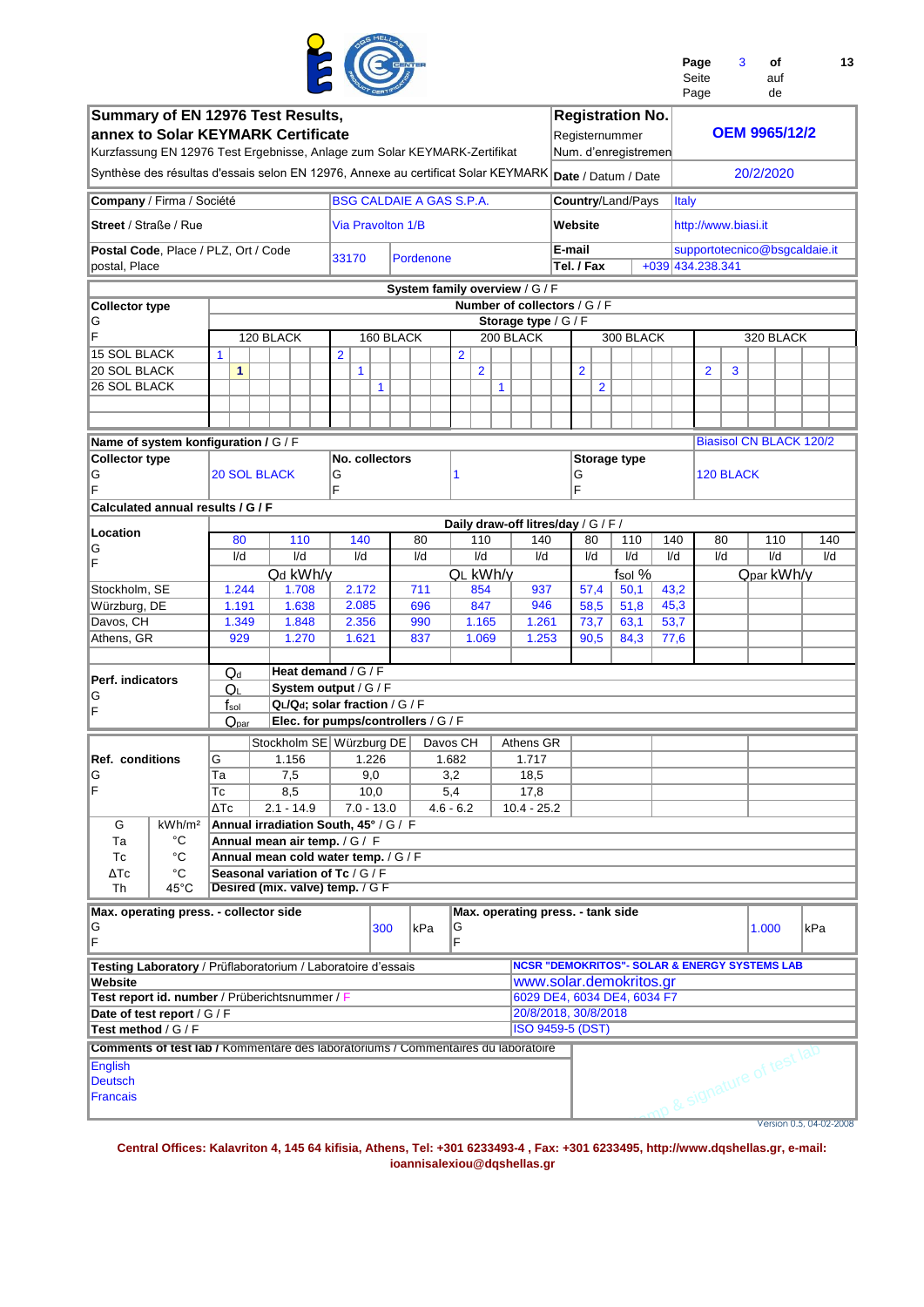

| Page  | 4 | οf  | 13 |
|-------|---|-----|----|
| Seite |   | auf |    |
|       |   |     |    |

|                                                                                      |                        |                                       |                |                          | CERT <sup>IN</sup> |           |                  |                                     |   |                         |                |     |                                                          |              | Page                          |           |           | de                   |                                |  |
|--------------------------------------------------------------------------------------|------------------------|---------------------------------------|----------------|--------------------------|--------------------|-----------|------------------|-------------------------------------|---|-------------------------|----------------|-----|----------------------------------------------------------|--------------|-------------------------------|-----------|-----------|----------------------|--------------------------------|--|
| Summary of EN 12976 Test Results,                                                    |                        |                                       |                |                          |                    |           |                  |                                     |   |                         |                |     | <b>Registration</b>                                      |              |                               |           |           |                      |                                |  |
| annex to Solar KEYMARK Certificate                                                   |                        |                                       |                |                          |                    |           |                  |                                     |   |                         |                |     | Registernummer                                           |              |                               |           |           | <b>OEM 9965/12/2</b> |                                |  |
|                                                                                      |                        |                                       |                |                          |                    |           |                  |                                     |   |                         |                |     |                                                          |              |                               |           |           |                      |                                |  |
| Kurzfassung EN 12976 Test Ergebnisse, Anlage zum Solar KEYMARK-Zertifikat            |                        |                                       |                |                          |                    |           |                  |                                     |   |                         |                |     | Num. d'enregistremen                                     |              |                               |           |           |                      |                                |  |
| Synthèse des résultas d'essais selon EN 12976, Annexe au certificat Solar<br>KEYMARK |                        |                                       |                |                          |                    |           |                  |                                     |   |                         |                |     | Date / Datum / Date                                      |              |                               |           | 20/2/2020 |                      |                                |  |
| Company / Firma / Société                                                            |                        |                                       |                |                          |                    |           |                  | <b>BSG CALDAIE A GAS S.P.A.</b>     |   |                         |                |     | Country/Land/Pays                                        | <b>Italy</b> |                               |           |           |                      |                                |  |
| <b>Street / Straße / Rue</b>                                                         |                        |                                       |                | <b>Via Pravolton 1/B</b> |                    |           |                  |                                     |   |                         | Website        |     |                                                          |              | http://www.biasi.it           |           |           |                      |                                |  |
| Postal Code, Place / PLZ, Ort / Code                                                 |                        |                                       |                | 33170                    |                    | Pordenone |                  |                                     |   |                         | E-mail         |     |                                                          |              | supportotecnico@bsgcaldaie.it |           |           |                      |                                |  |
| postal, Place                                                                        |                        |                                       |                |                          |                    |           |                  |                                     |   |                         | Tel. / Fax     |     |                                                          |              | +039 434.238.341              |           |           |                      |                                |  |
|                                                                                      |                        |                                       |                |                          |                    |           |                  | System family overview / G / F      |   |                         |                |     |                                                          |              |                               |           |           |                      |                                |  |
| <b>Collector type</b>                                                                |                        |                                       |                |                          |                    |           |                  | Number of collectors / G / F        |   |                         |                |     |                                                          |              |                               |           |           |                      |                                |  |
| G                                                                                    |                        |                                       |                |                          |                    |           |                  |                                     |   | Storage type / G / F    |                |     |                                                          |              |                               |           |           |                      |                                |  |
| F                                                                                    |                        | 120 BLACK                             |                |                          | 160 BLACK          |           |                  |                                     |   | 200 BLACK               |                |     | 300 BLACK                                                |              |                               |           |           | 320 BLACK            |                                |  |
| <b>15 SOL BLACK</b>                                                                  | $\mathbf{1}$           |                                       | $\overline{2}$ |                          |                    |           |                  | $\overline{2}$                      |   |                         |                |     |                                                          |              |                               |           |           |                      |                                |  |
| 20 SOL BLACK                                                                         | $\mathbf{1}$           |                                       |                | $\mathbf{1}$             |                    |           |                  | 2                                   |   |                         | $\overline{2}$ |     |                                                          |              | $\overline{2}$                | 3         |           |                      |                                |  |
| 26 SOL BLACK                                                                         |                        |                                       |                |                          | 1                  |           |                  |                                     | 1 |                         |                | 2   |                                                          |              |                               |           |           |                      |                                |  |
|                                                                                      |                        |                                       |                |                          |                    |           |                  |                                     |   |                         |                |     |                                                          |              |                               |           |           |                      |                                |  |
|                                                                                      |                        |                                       |                |                          |                    |           |                  |                                     |   |                         |                |     |                                                          |              |                               |           |           |                      |                                |  |
| Name of system konfiguration / G / F                                                 |                        |                                       |                |                          |                    |           |                  |                                     |   |                         |                |     |                                                          |              |                               |           |           |                      | <b>Biasisol CN BLACK 160-1</b> |  |
| <b>Collector type</b>                                                                |                        |                                       |                | No. collectors           |                    |           |                  |                                     |   |                         |                |     | <b>Storage type</b>                                      |              |                               |           |           |                      |                                |  |
| G                                                                                    | <b>20 SOL BLACK</b>    |                                       | G              |                          |                    |           |                  | 1                                   |   |                         | G              |     |                                                          |              |                               | 160 BLACK |           |                      |                                |  |
| ΙF                                                                                   |                        |                                       | F              |                          |                    |           |                  |                                     |   |                         | F              |     |                                                          |              |                               |           |           |                      |                                |  |
| Calculated annual results / G / F                                                    |                        |                                       |                |                          |                    |           |                  |                                     |   |                         |                |     |                                                          |              |                               |           |           |                      |                                |  |
|                                                                                      |                        |                                       |                |                          |                    |           |                  | Daily draw-off litres/day / G / F / |   |                         |                |     |                                                          |              |                               |           |           |                      |                                |  |
| Location                                                                             | 110                    | 140                                   |                | 170                      |                    | 110       |                  | 140                                 |   | 170                     |                | 110 | 140                                                      | 170          |                               | 110       |           | 140                  | 170                            |  |
| G                                                                                    | I/d                    | I/d                                   |                | I/d                      |                    | I/d       |                  | I/d                                 |   | I/d                     | I/d            |     | I/d                                                      | I/d          |                               | I/d       |           | I/d                  | I/d                            |  |
| ΙF                                                                                   |                        | Qd kWh/y                              |                |                          |                    |           |                  | QL kWh/y                            |   |                         |                |     | fsol %                                                   |              |                               |           |           | Qpar kWh/y           |                                |  |
| Stockholm, SE                                                                        | 1.708                  | 2.172                                 |                | 2.637                    |                    | 870       |                  | 972                                 |   | 1.042                   | 51,0           |     | 44,8                                                     | 39,5         |                               |           |           |                      |                                |  |
| Würzburg, DE                                                                         | 1.638                  | 2.085                                 |                | 2.532                    |                    | 863       |                  | 972                                 |   | 1.051                   | 52,7           |     | 46,9                                                     | 41,5         |                               |           |           |                      |                                |  |
| Davos, CH                                                                            | 1.848                  | 2.356                                 |                | 2.856                    |                    | 1.191     |                  | 1.314                               |   | 1.384                   | 64,4           |     | 55,7                                                     | 48,4         |                               |           |           |                      |                                |  |
| Athens, GR                                                                           | 1.270                  | 1.621                                 |                | 1.962                    |                    | 1.077     |                  | 1.279                               |   | 1.428                   | 85,0           |     | 79,1                                                     | 72,8         |                               |           |           |                      |                                |  |
|                                                                                      |                        |                                       |                |                          |                    |           |                  |                                     |   |                         |                |     |                                                          |              |                               |           |           |                      |                                |  |
|                                                                                      |                        | Heat demand / G / F                   |                |                          |                    |           |                  |                                     |   |                         |                |     |                                                          |              |                               |           |           |                      |                                |  |
| Perf. indicators                                                                     | $Q_d$<br>QL            | System output / G / F                 |                |                          |                    |           |                  |                                     |   |                         |                |     |                                                          |              |                               |           |           |                      |                                |  |
| G                                                                                    | $f_{sol}$              | QL/Qd; solar fraction / G / F         |                |                          |                    |           |                  |                                     |   |                         |                |     |                                                          |              |                               |           |           |                      |                                |  |
| ΙF                                                                                   | Q <sub>par</sub>       | Elec. for pumps/controllers / G / F   |                |                          |                    |           |                  |                                     |   |                         |                |     |                                                          |              |                               |           |           |                      |                                |  |
|                                                                                      |                        |                                       |                |                          |                    |           |                  |                                     |   |                         |                |     |                                                          |              |                               |           |           |                      |                                |  |
|                                                                                      |                        | Stockholm SE Würzburg DE              |                |                          |                    |           |                  | Davos CH                            |   | Athens GR               |                |     |                                                          |              |                               |           |           |                      |                                |  |
| <b>Ref. conditions</b>                                                               | G                      | 1.156                                 |                |                          | 1.226              |           | 1.682            |                                     |   | 1.717                   |                |     |                                                          |              |                               |           |           |                      |                                |  |
| IG                                                                                   | Ta                     | 7,5                                   |                |                          | 9,0                |           | 3,2              |                                     |   | 18,5                    |                |     |                                                          |              |                               |           |           |                      |                                |  |
| ΙF                                                                                   | $\overline{\text{TC}}$ | 8,5                                   |                |                          | 10,0               |           | $\overline{5,4}$ |                                     |   | 17,8                    |                |     |                                                          |              |                               |           |           |                      |                                |  |
|                                                                                      | $\Delta Tc$            | $2.1 - 14.9$                          |                |                          | $7.0 - 13.0$       |           |                  | $4.6 - 6.2$                         |   | $10.4 - 25.2$           |                |     |                                                          |              |                               |           |           |                      |                                |  |
| G<br>kWh/m <sup>2</sup>                                                              |                        | Annual irradiation South, 45° / G / F |                |                          |                    |           |                  |                                     |   |                         |                |     |                                                          |              |                               |           |           |                      |                                |  |
| Тa<br>°C                                                                             |                        | Annual mean air temp. / G / F         |                |                          |                    |           |                  |                                     |   |                         |                |     |                                                          |              |                               |           |           |                      |                                |  |
| $^{\circ}{\rm C}$<br>Tc                                                              |                        | Annual mean cold water temp. / G / F  |                |                          |                    |           |                  |                                     |   |                         |                |     |                                                          |              |                               |           |           |                      |                                |  |
| °C<br>$\Delta$ Tc                                                                    |                        | Seasonal variation of Tc / G / F      |                |                          |                    |           |                  |                                     |   |                         |                |     |                                                          |              |                               |           |           |                      |                                |  |
| $45^{\circ}$ C<br>Th                                                                 |                        | Desired (mix. valve) temp. / G F      |                |                          |                    |           |                  |                                     |   |                         |                |     |                                                          |              |                               |           |           |                      |                                |  |
| Max. operating press. - collector side                                               |                        |                                       |                |                          |                    |           |                  | Max. operating press. - tank side   |   |                         |                |     |                                                          |              |                               |           |           |                      |                                |  |
| G                                                                                    |                        |                                       |                |                          | 300                | kPa       |                  | G                                   |   |                         |                |     |                                                          |              |                               |           | 1.000     |                      | kPa                            |  |
| F                                                                                    |                        |                                       |                |                          |                    |           |                  | F                                   |   |                         |                |     |                                                          |              |                               |           |           |                      |                                |  |
| Testing Laboratory / Prüflaboratorium / Laboratoire d'essais                         |                        |                                       |                |                          |                    |           |                  |                                     |   |                         |                |     | <b>NCSR "DEMOKRITOS"- SOLAR &amp; ENERGY SYSTEMS LAB</b> |              |                               |           |           |                      |                                |  |
| Website                                                                              |                        |                                       |                |                          |                    |           |                  |                                     |   |                         |                |     | www.solar.demokritos.gr                                  |              |                               |           |           |                      |                                |  |
| Test report id. number / Prüberichtsnummer / F                                       |                        |                                       |                |                          |                    |           |                  |                                     |   |                         |                |     | 6029 DE4, 6034 DE4, 6034 F7                              |              |                               |           |           |                      |                                |  |
| Date of test report / G / F                                                          |                        |                                       |                |                          |                    |           |                  |                                     |   | 20/8/2018, 30/8/2018    |                |     |                                                          |              |                               |           |           |                      |                                |  |
| Test method / G / F                                                                  |                        |                                       |                |                          |                    |           |                  |                                     |   | <b>ISO 9459-5 (DST)</b> |                |     |                                                          |              |                               |           |           |                      |                                |  |
| Comments of test lab / Kommentare des laboratoriums / Commentaires du laboratoire    |                        |                                       |                |                          |                    |           |                  |                                     |   |                         |                |     |                                                          |              |                               |           |           |                      |                                |  |
|                                                                                      |                        |                                       |                |                          |                    |           |                  |                                     |   |                         |                |     |                                                          |              | mp & signature of test lab    |           |           |                      |                                |  |
| English<br><b>Deutsch</b>                                                            |                        |                                       |                |                          |                    |           |                  |                                     |   |                         |                |     |                                                          |              |                               |           |           |                      |                                |  |
| <b>Francais</b>                                                                      |                        |                                       |                |                          |                    |           |                  |                                     |   |                         |                |     |                                                          |              |                               |           |           |                      |                                |  |
|                                                                                      |                        |                                       |                |                          |                    |           |                  |                                     |   |                         |                |     |                                                          |              |                               |           |           |                      |                                |  |
|                                                                                      |                        |                                       |                |                          |                    |           |                  |                                     |   |                         |                |     |                                                          |              |                               |           |           |                      | Version 0.5, 04-02-2008        |  |

Version 0.5, 04-02-2008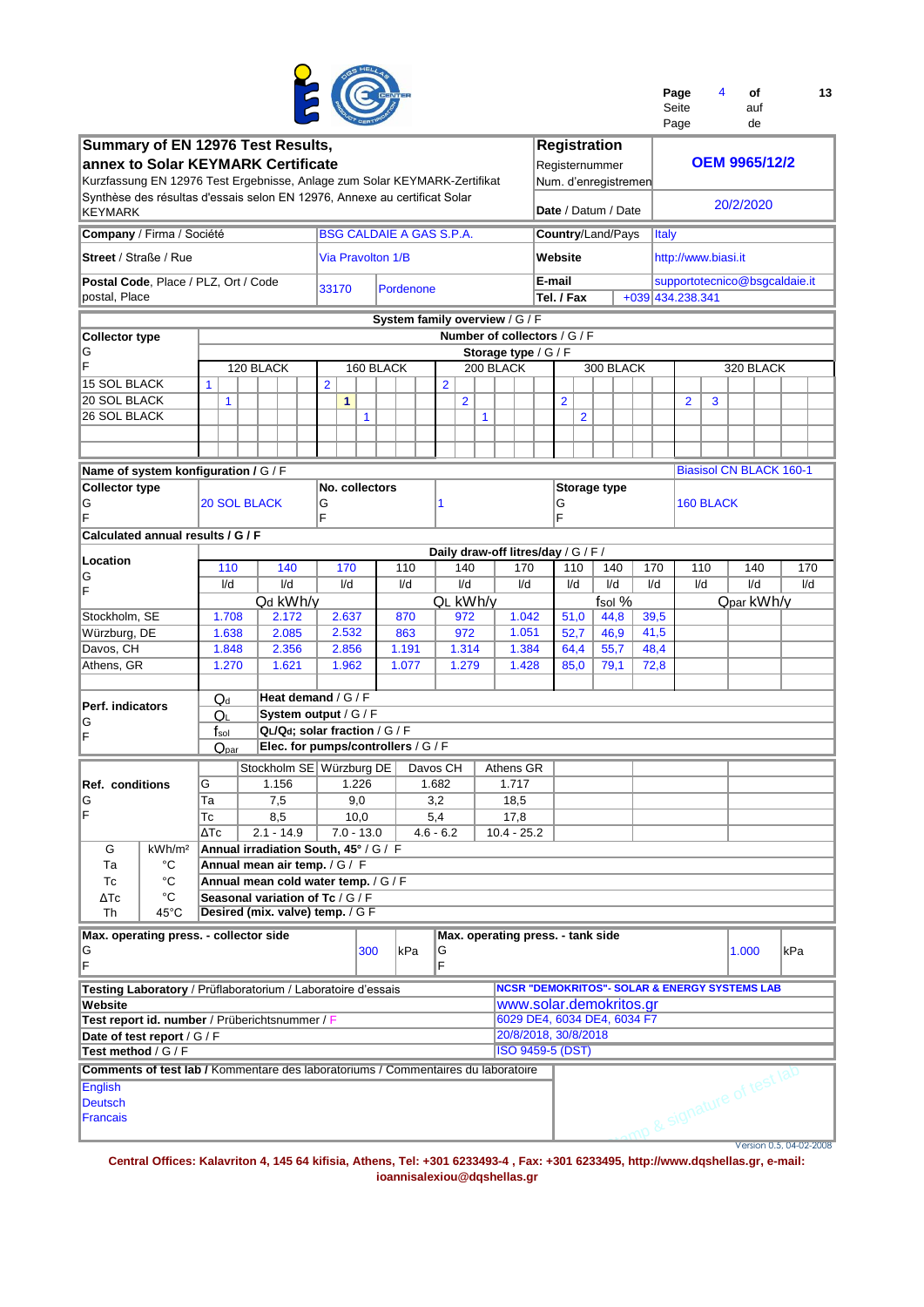|                                                                                             |                      |                                       |           |       |                                                                      |                |                                 |           |           |             |                |                |                                |               |                                     |                |                                                          |                  | Page<br>Seite<br>Page |                | 5                   |       | οf<br>auf<br>de            |                               | 13  |
|---------------------------------------------------------------------------------------------|----------------------|---------------------------------------|-----------|-------|----------------------------------------------------------------------|----------------|---------------------------------|-----------|-----------|-------------|----------------|----------------|--------------------------------|---------------|-------------------------------------|----------------|----------------------------------------------------------|------------------|-----------------------|----------------|---------------------|-------|----------------------------|-------------------------------|-----|
| Summary of EN 12976 Test Results,                                                           |                      |                                       |           |       |                                                                      |                |                                 |           |           |             |                |                |                                |               | <b>Registration</b>                 |                |                                                          |                  |                       |                |                     |       |                            |                               |     |
| annex to Solar KEYMARK Certificate                                                          |                      |                                       |           |       |                                                                      |                |                                 |           |           |             |                |                |                                |               | Registernummer                      |                |                                                          |                  |                       |                |                     |       | <b>OEM 9965/12/2</b>       |                               |     |
| Kurzfassung EN 12976 Test Ergebnisse, Anlage zum Solar KEYMARK-Zertifikat                   |                      |                                       |           |       |                                                                      |                |                                 |           |           |             |                |                |                                |               |                                     |                | Num. d'enregistremen                                     |                  |                       |                |                     |       |                            |                               |     |
| Synthèse des résultas d'essais selon EN 12976, Annexe au certificat Solar<br><b>KEYMARK</b> |                      |                                       |           |       |                                                                      |                |                                 |           |           |             |                |                |                                |               |                                     |                | Date / Datum / Date                                      |                  |                       |                |                     |       | 20/2/2020                  |                               |     |
| Company / Firma / Société                                                                   |                      |                                       |           |       |                                                                      |                | <b>BSG CALDAIE A GAS S.P.A.</b> |           |           |             |                |                |                                |               |                                     |                | Country/Land/Pays                                        |                  | <b>Italy</b>          |                |                     |       |                            |                               |     |
| Street / Straße / Rue                                                                       |                      |                                       |           |       |                                                                      |                | Via Pravolton 1/B               |           |           |             |                |                |                                |               | Website                             |                |                                                          |                  |                       |                | http://www.biasi.it |       |                            |                               |     |
| Postal Code, Place / PLZ, Ort / Code                                                        |                      |                                       |           |       |                                                                      | 33170          |                                 |           | Pordenone |             |                |                |                                |               | E-mail                              |                |                                                          |                  |                       |                |                     |       |                            | supportotecnico@bsgcaldaie.it |     |
| postal, Place                                                                               |                      |                                       |           |       |                                                                      |                |                                 |           |           |             |                |                |                                |               | Tel. / Fax                          |                |                                                          | +039 434.238.341 |                       |                |                     |       |                            |                               |     |
|                                                                                             |                      |                                       |           |       |                                                                      |                |                                 |           |           |             |                |                | System family overview / G / F |               |                                     |                |                                                          |                  |                       |                |                     |       |                            |                               |     |
| <b>Collector type</b>                                                                       |                      |                                       |           |       |                                                                      |                |                                 |           |           |             |                |                |                                |               | Number of collectors / G / F        |                |                                                          |                  |                       |                |                     |       |                            |                               |     |
| G                                                                                           |                      |                                       |           |       |                                                                      |                |                                 |           |           |             |                |                |                                |               | Storage type / G / F                |                |                                                          |                  |                       |                |                     |       |                            |                               |     |
| F                                                                                           |                      |                                       | 120 BLACK |       |                                                                      |                |                                 | 160 BLACK |           |             |                |                | 200 BLACK                      |               |                                     |                | 300 BLACK                                                |                  |                       |                |                     |       | 320 BLACK                  |                               |     |
| <b>15 SOL BLACK</b>                                                                         |                      | $\mathbf{1}$                          |           |       |                                                                      | $\overline{2}$ |                                 |           |           |             | $\overline{2}$ |                |                                |               |                                     |                |                                                          |                  |                       |                |                     |       |                            |                               |     |
| <b>20 SOL BLACK</b>                                                                         |                      | $\mathbf{1}$                          |           |       |                                                                      |                | 1                               |           |           |             |                | $\overline{2}$ |                                |               | $\overline{2}$                      |                |                                                          |                  |                       | $\overline{2}$ | 3                   |       |                            |                               |     |
| <b>26 SOL BLACK</b>                                                                         |                      |                                       |           |       |                                                                      |                | $\mathbf{1}$                    |           |           |             |                |                | $\mathbf{1}$                   |               |                                     | $\overline{2}$ |                                                          |                  |                       |                |                     |       |                            |                               |     |
|                                                                                             |                      |                                       |           |       |                                                                      |                |                                 |           |           |             |                |                |                                |               |                                     |                |                                                          |                  |                       |                |                     |       |                            |                               |     |
|                                                                                             |                      |                                       |           |       |                                                                      |                |                                 |           |           |             |                |                |                                |               |                                     |                |                                                          |                  |                       |                |                     |       |                            |                               |     |
| Name of system konfiguration / G / F                                                        |                      |                                       |           |       |                                                                      |                |                                 |           |           |             |                |                |                                |               |                                     |                |                                                          |                  |                       |                |                     |       |                            | Biasisol CN BLACK 160/2.6     |     |
| <b>Collector type</b>                                                                       |                      | <b>26 SOL BLACK</b>                   |           |       |                                                                      |                | No. collectors                  |           |           |             | 1              |                |                                |               |                                     |                | Storage type                                             |                  |                       |                | <b>160 BLACK</b>    |       |                            |                               |     |
| G<br>F                                                                                      |                      |                                       |           |       |                                                                      | G<br>F         |                                 |           |           |             |                |                |                                |               | G<br>F                              |                |                                                          |                  |                       |                |                     |       |                            |                               |     |
| Calculated annual results / G / F                                                           |                      |                                       |           |       |                                                                      |                |                                 |           |           |             |                |                |                                |               |                                     |                |                                                          |                  |                       |                |                     |       |                            |                               |     |
|                                                                                             |                      |                                       |           |       |                                                                      |                |                                 |           |           |             |                |                |                                |               | Daily draw-off litres/day / G / F / |                |                                                          |                  |                       |                |                     |       |                            |                               |     |
| Location                                                                                    |                      | 110                                   |           |       | 140                                                                  |                | 170                             |           | 110       |             |                | 140            |                                | 170           |                                     | 110            | 140                                                      | 170              |                       | 110            |                     |       | 140                        |                               | 170 |
| G<br>F                                                                                      |                      | I/d                                   |           |       | $\mathsf{I}/\mathsf{d}$                                              |                | I/d                             |           | I/d       |             |                | I/d            |                                | I/d           |                                     | I/d            | I/d                                                      | I/d              |                       | I/d            |                     |       | $\overline{V}$ d           |                               | I/d |
|                                                                                             |                      |                                       |           |       | Qd kWh/y                                                             |                |                                 |           |           |             |                |                | QL kWh/v                       |               |                                     |                | fsol %                                                   |                  |                       |                |                     |       | Qpar kWh/y                 |                               |     |
| Stockholm, SE                                                                               |                      | 1.708                                 |           |       | 2.172                                                                |                | 2.637                           |           | 972       |             |                | 1.121          |                                | 1.226         |                                     | 57,1           | 51,7                                                     | 46,5             |                       |                |                     |       |                            |                               |     |
| Würzburg, DE                                                                                |                      | 1.638                                 |           |       | 2.085                                                                |                | 2.532                           |           | 955       |             |                | 1.113          |                                | 1.235         |                                     | 58,3           | 53,5                                                     | 48,8             |                       |                |                     |       |                            |                               |     |
| Davos, CH                                                                                   |                      | 1.848                                 |           |       | 2.356                                                                |                | 2.856                           |           | 1.358     |             |                | 1.551          |                                | 1.682         |                                     | 73,5           | 66,0                                                     | 58,7             |                       |                |                     |       |                            |                               |     |
| Athens, GR                                                                                  |                      | 1.270                                 |           |       | 1.621                                                                |                | 1.962                           |           | 1.148     |             |                | 1.393          |                                | 1.603         |                                     | 90,5           | 86,1                                                     | 81,5             |                       |                |                     |       |                            |                               |     |
|                                                                                             |                      | $Q_d$                                 |           |       | Heat demand / G / F                                                  |                |                                 |           |           |             |                |                |                                |               |                                     |                |                                                          |                  |                       |                |                     |       |                            |                               |     |
| Perf. indicators                                                                            |                      | QL                                    |           |       | System output / G / F                                                |                |                                 |           |           |             |                |                |                                |               |                                     |                |                                                          |                  |                       |                |                     |       |                            |                               |     |
| G                                                                                           |                      | $f_{\rm sol}$                         |           |       | QL/Qd: solar fraction / G / F                                        |                |                                 |           |           |             |                |                |                                |               |                                     |                |                                                          |                  |                       |                |                     |       |                            |                               |     |
| F                                                                                           |                      | $\mathsf{Q}_{\text{par}}$             |           |       | Elec. for pumps/controllers / G / F                                  |                |                                 |           |           |             |                |                |                                |               |                                     |                |                                                          |                  |                       |                |                     |       |                            |                               |     |
|                                                                                             |                      |                                       |           |       | Stockholm SE Würzburg DE   Davos CH                                  |                |                                 |           |           |             |                |                |                                | Athens GR     |                                     |                |                                                          |                  |                       |                |                     |       |                            |                               |     |
| <b>Ref. conditions</b>                                                                      |                      | lG.                                   |           | 1.156 |                                                                      |                | 1.226                           |           |           | 1.682       |                |                |                                | 1.717         |                                     |                |                                                          |                  |                       |                |                     |       |                            |                               |     |
| G                                                                                           |                      | Тa                                    |           | 7,5   |                                                                      |                | 9,0                             |           |           | 3,2         |                |                |                                | 18,5          |                                     |                |                                                          |                  |                       |                |                     |       |                            |                               |     |
| F                                                                                           |                      | Тc                                    |           | 8,5   |                                                                      |                | 10,0                            |           |           | 5,4         |                |                |                                | 17,8          |                                     |                |                                                          |                  |                       |                |                     |       |                            |                               |     |
|                                                                                             |                      | $\Delta$ Tc                           |           |       | $2.1 - 14.9$                                                         |                | $7.0 - 13.0$                    |           |           | $4.6 - 6.2$ |                |                |                                | $10.4 - 25.2$ |                                     |                |                                                          |                  |                       |                |                     |       |                            |                               |     |
| G                                                                                           | kWh/m <sup>2</sup>   | Annual irradiation South, 45° / G / F |           |       |                                                                      |                |                                 |           |           |             |                |                |                                |               |                                     |                |                                                          |                  |                       |                |                     |       |                            |                               |     |
| Ta                                                                                          | °C                   |                                       |           |       | Annual mean air temp. / G / F                                        |                |                                 |           |           |             |                |                |                                |               |                                     |                |                                                          |                  |                       |                |                     |       |                            |                               |     |
| Tc                                                                                          | $^{\circ}C$          |                                       |           |       | Annual mean cold water temp. / G / F                                 |                |                                 |           |           |             |                |                |                                |               |                                     |                |                                                          |                  |                       |                |                     |       |                            |                               |     |
| $\Delta$ Tc<br>Th                                                                           | °C<br>$45^{\circ}$ C |                                       |           |       | Seasonal variation of Tc / G / F<br>Desired (mix. valve) temp. / G F |                |                                 |           |           |             |                |                |                                |               |                                     |                |                                                          |                  |                       |                |                     |       |                            |                               |     |
|                                                                                             |                      |                                       |           |       |                                                                      |                |                                 |           |           |             |                |                |                                |               |                                     |                |                                                          |                  |                       |                |                     |       |                            |                               |     |
| Max. operating press. - collector side                                                      |                      |                                       |           |       |                                                                      |                |                                 |           | kPa       |             |                |                |                                |               | Max. operating press. - tank side   |                |                                                          |                  |                       |                |                     |       |                            |                               |     |
| G<br>F                                                                                      |                      |                                       |           |       |                                                                      |                | 300                             |           |           |             | G<br>F         |                |                                |               |                                     |                |                                                          |                  |                       |                |                     | 1.000 |                            | kPa                           |     |
| <b>Testing Laboratory</b> / Prüflaboratorium / Laboratoire d'essais                         |                      |                                       |           |       |                                                                      |                |                                 |           |           |             |                |                |                                |               |                                     |                | <b>NCSR "DEMOKRITOS"- SOLAR &amp; ENERGY SYSTEMS LAB</b> |                  |                       |                |                     |       |                            |                               |     |
| Website                                                                                     |                      |                                       |           |       |                                                                      |                |                                 |           |           |             |                |                |                                |               |                                     |                | www.solar.demokritos.gr                                  |                  |                       |                |                     |       |                            |                               |     |
| Test report id. number / Prüberichtsnummer / F                                              |                      |                                       |           |       |                                                                      |                |                                 |           |           |             |                |                |                                |               |                                     |                | 6029 DE4, 6034 DE4, 6034 F7                              |                  |                       |                |                     |       |                            |                               |     |
| Date of test report / G / F                                                                 |                      |                                       |           |       |                                                                      |                |                                 |           |           |             |                |                |                                |               | 20/8/2018, 30/8/2018                |                |                                                          |                  |                       |                |                     |       |                            |                               |     |
| Test method / G / F                                                                         |                      |                                       |           |       |                                                                      |                |                                 |           |           |             |                |                |                                |               | <b>ISO 9459-5 (DST)</b>             |                |                                                          |                  |                       |                |                     |       |                            |                               |     |
| <b>Comments of test lab / Kommentare des laboratoriums / Commentaires du laboratoire</b>    |                      |                                       |           |       |                                                                      |                |                                 |           |           |             |                |                |                                |               |                                     |                |                                                          |                  |                       |                |                     |       |                            |                               |     |
| <b>English</b>                                                                              |                      |                                       |           |       |                                                                      |                |                                 |           |           |             |                |                |                                |               |                                     |                |                                                          |                  |                       |                |                     |       |                            |                               |     |
| <b>Deutsch</b><br><b>Francais</b>                                                           |                      |                                       |           |       |                                                                      |                |                                 |           |           |             |                |                |                                |               |                                     |                |                                                          |                  |                       |                |                     |       | mp & signature of test lab |                               |     |
|                                                                                             |                      |                                       |           |       |                                                                      |                |                                 |           |           |             |                |                |                                |               |                                     |                |                                                          |                  |                       |                |                     |       |                            |                               |     |
|                                                                                             |                      |                                       |           |       |                                                                      |                |                                 |           |           |             |                |                |                                |               |                                     |                |                                                          |                  |                       |                |                     |       |                            | Version 0.5, 04-02-2008       |     |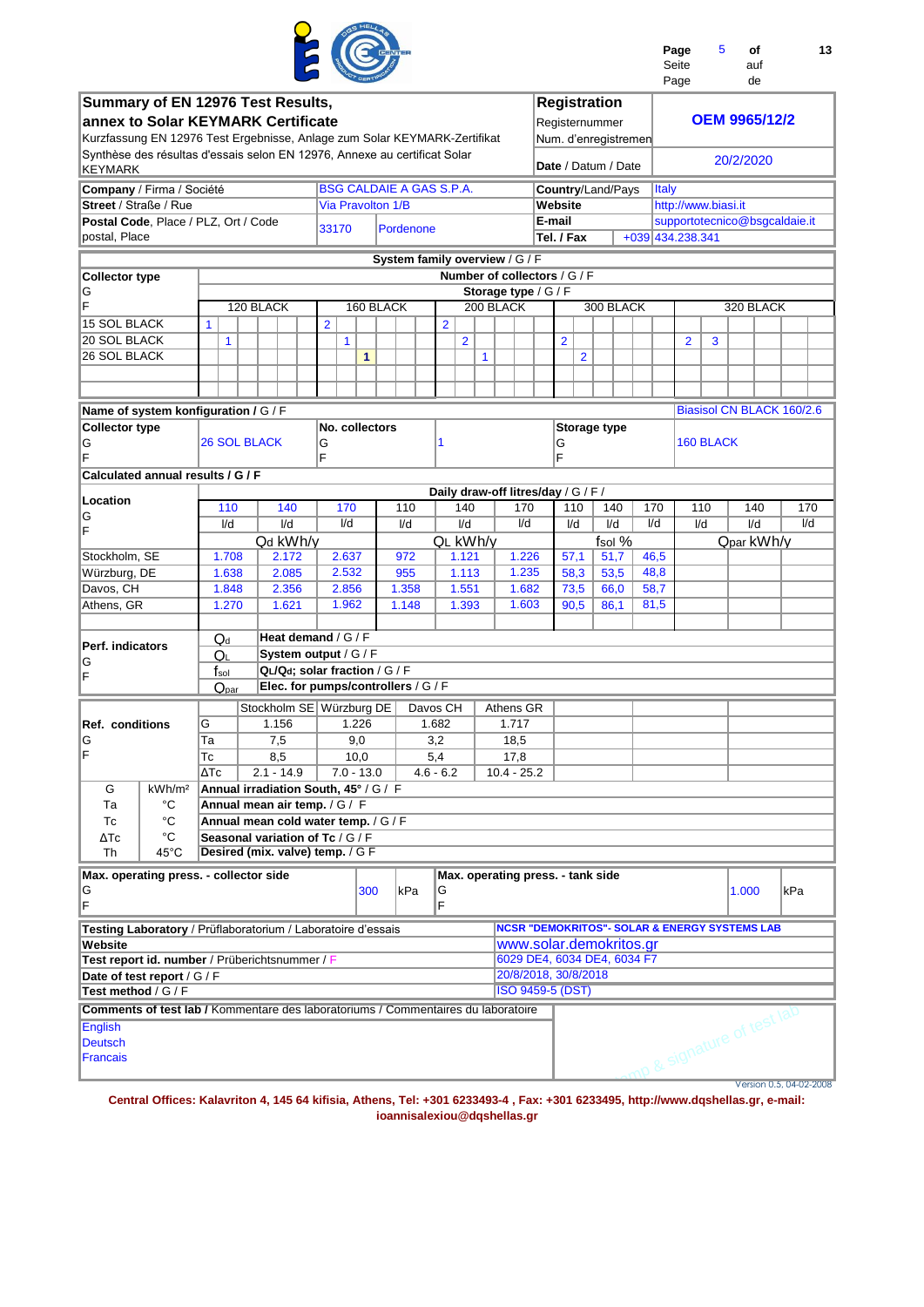

| Page  | 6 | οf  | 13 |
|-------|---|-----|----|
| Seite |   | auf |    |
| Page  |   | de  |    |

| Summary of EN 12976 Test Results,                                                 |                           |                                       |                          |                                     |                                     |                                   | <b>Registration</b>         |           |              |                  |                                                          |                         |
|-----------------------------------------------------------------------------------|---------------------------|---------------------------------------|--------------------------|-------------------------------------|-------------------------------------|-----------------------------------|-----------------------------|-----------|--------------|------------------|----------------------------------------------------------|-------------------------|
| annex to Solar KEYMARK Certificate                                                |                           |                                       |                          |                                     |                                     |                                   | Registernummer              |           |              |                  | <b>OEM 9965/12/2</b>                                     |                         |
|                                                                                   |                           |                                       |                          |                                     |                                     |                                   |                             |           |              |                  |                                                          |                         |
| Kurzfassung EN 12976 Test Ergebnisse, Anlage zum Solar KEYMARK-Zertifikat         |                           |                                       |                          |                                     |                                     |                                   | Num. d'enregistremen        |           |              |                  |                                                          |                         |
| Synthèse des résultas d'essais selon EN 12976, Annexe au certificat Solar         |                           |                                       |                          |                                     |                                     |                                   |                             |           |              |                  | 20/2/2020                                                |                         |
| KEYMARK                                                                           |                           |                                       |                          |                                     |                                     |                                   | Date / Datum / Date         |           |              |                  |                                                          |                         |
| Company / Firma / Société                                                         |                           |                                       |                          | <b>BSG CALDAIE A GAS S.P.A.</b>     |                                     |                                   | <b>Country/Land/Pays</b>    |           | <b>Italy</b> |                  |                                                          |                         |
|                                                                                   |                           |                                       |                          |                                     |                                     |                                   |                             |           |              |                  |                                                          |                         |
| <b>Street / Straße / Rue</b>                                                      |                           |                                       | <b>Via Pravolton 1/B</b> |                                     |                                     |                                   | Website                     |           |              |                  | http://www.biasi.it                                      |                         |
|                                                                                   |                           |                                       |                          |                                     |                                     |                                   |                             |           |              |                  |                                                          |                         |
| Postal Code, Place / PLZ, Ort / Code                                              |                           |                                       | 33170                    | Pordenone                           |                                     |                                   | E-mail                      |           |              |                  | supportotecnico@bsgcaldaie.it                            |                         |
| postal, Place                                                                     |                           |                                       |                          |                                     |                                     |                                   | Tel. / Fax                  |           |              | +039 434.238.341 |                                                          |                         |
|                                                                                   |                           |                                       |                          | System family overview / G / F      |                                     |                                   |                             |           |              |                  |                                                          |                         |
|                                                                                   |                           |                                       |                          |                                     |                                     |                                   |                             |           |              |                  |                                                          |                         |
| <b>Collector type</b>                                                             |                           |                                       |                          |                                     |                                     | Number of collectors / G / F      |                             |           |              |                  |                                                          |                         |
| G                                                                                 |                           |                                       |                          |                                     |                                     | Storage type / G / F              |                             |           |              |                  |                                                          |                         |
| F                                                                                 |                           | 120 BLACK                             |                          | 160 BLACK                           |                                     | 200 BLACK                         |                             | 300 BLACK |              |                  | 320 BLACK                                                |                         |
| 15 SOL BLACK                                                                      | $\mathbf{1}$              |                                       | $\overline{2}$           |                                     | $\overline{2}$                      |                                   |                             |           |              |                  |                                                          |                         |
| <b>20 SOL BLACK</b>                                                               | $\mathbf{1}$              |                                       | 1                        |                                     | $\overline{2}$                      |                                   | $\overline{2}$              |           |              | $\overline{2}$   | 3                                                        |                         |
| <b>26 SOL BLACK</b>                                                               |                           |                                       | $\mathbf{1}$             |                                     |                                     | 1                                 | $\overline{2}$              |           |              |                  |                                                          |                         |
|                                                                                   |                           |                                       |                          |                                     |                                     |                                   |                             |           |              |                  |                                                          |                         |
|                                                                                   |                           |                                       |                          |                                     |                                     |                                   |                             |           |              |                  |                                                          |                         |
|                                                                                   |                           |                                       |                          |                                     |                                     |                                   |                             |           |              |                  |                                                          |                         |
| Name of system konfiguration / G / F                                              |                           |                                       |                          |                                     |                                     |                                   |                             |           |              |                  | <b>Biasisol CN BLACK 160/3</b>                           |                         |
| <b>Collector type</b>                                                             |                           |                                       | No. collectors           |                                     |                                     |                                   | Storage type                |           |              |                  |                                                          |                         |
|                                                                                   | <b>15 SOL BLACK</b>       |                                       |                          |                                     | 2                                   |                                   |                             |           |              | 160 BLACK        |                                                          |                         |
| G<br>F                                                                            |                           |                                       | G<br>F                   |                                     |                                     |                                   | G<br>E                      |           |              |                  |                                                          |                         |
|                                                                                   |                           |                                       |                          |                                     |                                     |                                   |                             |           |              |                  |                                                          |                         |
| Calculated annual results / G / F                                                 |                           |                                       |                          |                                     |                                     |                                   |                             |           |              |                  |                                                          |                         |
|                                                                                   |                           |                                       |                          |                                     | Daily draw-off litres/day / G / F / |                                   |                             |           |              |                  |                                                          |                         |
| Location                                                                          | 110                       | 140                                   | 170                      | 110                                 | 140                                 | 170                               | 110                         | 140       | 170          | 110              | 140                                                      | 170                     |
| ΙG                                                                                | I/d                       | I/d                                   | I/d                      | I/d                                 | I/d                                 | $\mathsf{Id}$                     | I/d                         | I/d       | I/d          | I/d              | I/d                                                      | I/d                     |
| ΙF                                                                                |                           | Qd kWh/y                              |                          |                                     | QL kWh/y                            |                                   |                             | fsol %    |              |                  | Qpar kWh/y                                               |                         |
|                                                                                   |                           |                                       |                          |                                     |                                     |                                   |                             |           |              |                  |                                                          |                         |
| Stockholm, SE                                                                     | 1.708                     | 2.172                                 | 2.637                    | 1.016                               | 1.174                               | 1.288                             | 59,3                        | 54,2      | 49,0         |                  |                                                          |                         |
| Würzburg, DE                                                                      | 1.638                     | 2.085                                 | 2.532                    | 990                                 | 1.156                               | 1.288                             | 60,3                        | 55,4      | 50,8         |                  |                                                          |                         |
| Davos, CH                                                                         | 1.848                     | 2.356                                 | 2.856                    | 1.419                               | 1.629                               | 1.770                             | 76,6                        | 69,0      | 61,8         |                  |                                                          |                         |
| Athens, GR                                                                        | 1.270                     | 1.621                                 | 1.962                    | 1.165                               | 1.419                               | 1.638                             | 92,0                        | 87,9      | 83,4         |                  |                                                          |                         |
|                                                                                   |                           |                                       |                          |                                     |                                     |                                   |                             |           |              |                  |                                                          |                         |
|                                                                                   |                           | Heat demand / G / F                   |                          |                                     |                                     |                                   |                             |           |              |                  |                                                          |                         |
| Perf. indicators                                                                  | $\mathbf{Q}_{\mathsf{d}}$ |                                       |                          |                                     |                                     |                                   |                             |           |              |                  |                                                          |                         |
| ΙG                                                                                | QL                        | System output / G / F                 |                          |                                     |                                     |                                   |                             |           |              |                  |                                                          |                         |
| ΙF                                                                                | $f_{\rm sol}$             | QL/Qd; solar fraction / G / F         |                          |                                     |                                     |                                   |                             |           |              |                  |                                                          |                         |
|                                                                                   | $Q_{par}$                 |                                       |                          | Elec. for pumps/controllers / G / F |                                     |                                   |                             |           |              |                  |                                                          |                         |
|                                                                                   |                           | Stockholm SE Würzburg DE              |                          |                                     | Davos CH                            | Athens GR                         |                             |           |              |                  |                                                          |                         |
|                                                                                   |                           |                                       |                          |                                     |                                     |                                   |                             |           |              |                  |                                                          |                         |
| Ref. conditions                                                                   | G                         | 1.156                                 | 1.226                    |                                     | 1.682                               | 1.717                             |                             |           |              |                  |                                                          |                         |
| IG                                                                                | Тa                        | 7,5                                   | 9,0                      |                                     | 3,2                                 | 18,5                              |                             |           |              |                  |                                                          |                         |
| ΙF                                                                                | Тc                        | 8,5                                   | 10,0                     |                                     | 5,4                                 | 17,8                              |                             |           |              |                  |                                                          |                         |
|                                                                                   | ΔТс                       | $2.1 - 14.9$                          | $7.0 - 13.0$             |                                     | $4.6 - 6.2$                         | $10.4 - 25.2$                     |                             |           |              |                  |                                                          |                         |
| G<br>kWh/m <sup>2</sup>                                                           |                           | Annual irradiation South, 45° / G / F |                          |                                     |                                     |                                   |                             |           |              |                  |                                                          |                         |
| °C<br>Тa                                                                          |                           | Annual mean air temp. / G / F         |                          |                                     |                                     |                                   |                             |           |              |                  |                                                          |                         |
|                                                                                   |                           |                                       |                          |                                     |                                     |                                   |                             |           |              |                  |                                                          |                         |
| °C<br>Тc                                                                          |                           | Annual mean cold water temp. / G / F  |                          |                                     |                                     |                                   |                             |           |              |                  |                                                          |                         |
| °C<br>ΔTc                                                                         |                           | Seasonal variation of Tc / G / F      |                          |                                     |                                     |                                   |                             |           |              |                  |                                                          |                         |
| Th<br>45°C                                                                        |                           | Desired (mix. valve) temp. / G F      |                          |                                     |                                     |                                   |                             |           |              |                  |                                                          |                         |
| Max. operating press. - collector side                                            |                           |                                       |                          |                                     |                                     | Max. operating press. - tank side |                             |           |              |                  |                                                          |                         |
|                                                                                   |                           |                                       |                          | kPa                                 |                                     |                                   |                             |           |              |                  | 1.000                                                    | kPa                     |
| G<br>F                                                                            |                           |                                       | 300                      |                                     | G<br>F                              |                                   |                             |           |              |                  |                                                          |                         |
|                                                                                   |                           |                                       |                          |                                     |                                     |                                   |                             |           |              |                  |                                                          |                         |
| Testing Laboratory / Prüflaboratorium / Laboratoire d'essais                      |                           |                                       |                          |                                     |                                     |                                   |                             |           |              |                  | <b>NCSR "DEMOKRITOS"- SOLAR &amp; ENERGY SYSTEMS LAB</b> |                         |
| Website                                                                           |                           |                                       |                          |                                     |                                     |                                   | www.solar.demokritos.gr     |           |              |                  |                                                          |                         |
| Test report id. number / Prüberichtsnummer / F                                    |                           |                                       |                          |                                     |                                     |                                   | 6029 DE4, 6034 DE4, 6034 F7 |           |              |                  |                                                          |                         |
|                                                                                   |                           |                                       |                          |                                     |                                     |                                   | 20/8/2018, 30/8/2018        |           |              |                  |                                                          |                         |
| Date of test report / G / F                                                       |                           |                                       |                          |                                     |                                     |                                   |                             |           |              |                  |                                                          |                         |
| Test method / G / F                                                               |                           |                                       |                          |                                     |                                     |                                   | <b>ISO 9459-5 (DST)</b>     |           |              |                  |                                                          |                         |
| Comments of test lab / Kommentare des laboratoriums / Commentaires du laboratoire |                           |                                       |                          |                                     |                                     |                                   |                             |           |              |                  | mp & signature of test lab                               |                         |
| English                                                                           |                           |                                       |                          |                                     |                                     |                                   |                             |           |              |                  |                                                          |                         |
| <b>Deutsch</b>                                                                    |                           |                                       |                          |                                     |                                     |                                   |                             |           |              |                  |                                                          |                         |
| Francais                                                                          |                           |                                       |                          |                                     |                                     |                                   |                             |           |              |                  |                                                          |                         |
|                                                                                   |                           |                                       |                          |                                     |                                     |                                   |                             |           |              |                  |                                                          |                         |
|                                                                                   |                           |                                       |                          |                                     |                                     |                                   |                             |           |              |                  |                                                          | Version 0.5, 04-02-2008 |
|                                                                                   |                           |                                       |                          |                                     |                                     |                                   |                             |           |              |                  |                                                          |                         |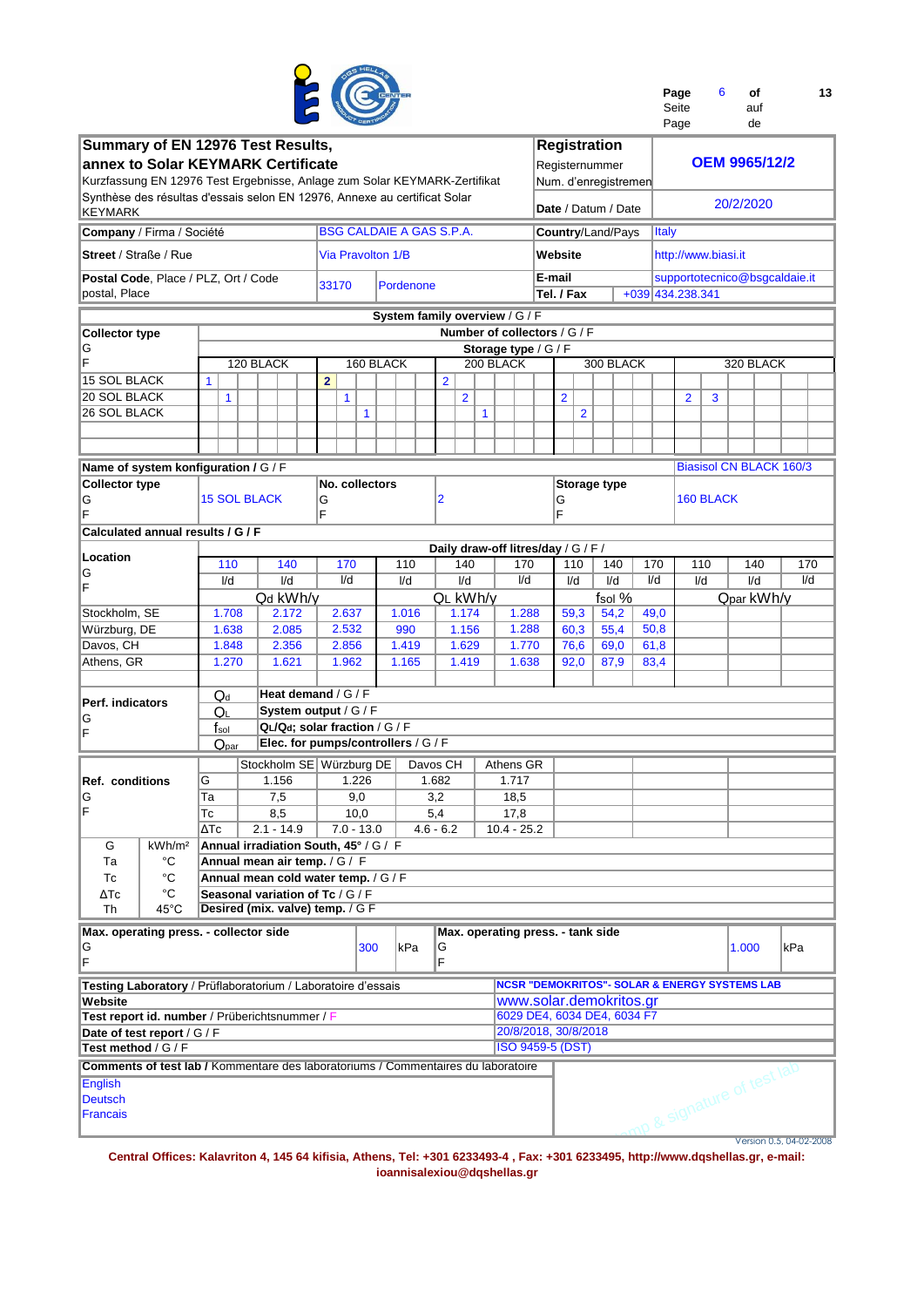

| Page  | Ωf  | 13 |
|-------|-----|----|
| Seite | auf |    |
| Page  | de  |    |

| Summary of EN 12976 Test Results,                                                           |                        |                                                       |                               |                                     |                |                                     | <b>Registration</b>         |           |                         | ı ayu               |                                                          |                         |
|---------------------------------------------------------------------------------------------|------------------------|-------------------------------------------------------|-------------------------------|-------------------------------------|----------------|-------------------------------------|-----------------------------|-----------|-------------------------|---------------------|----------------------------------------------------------|-------------------------|
| annex to Solar KEYMARK Certificate                                                          |                        |                                                       |                               |                                     |                |                                     | Registernummer              |           |                         |                     | <b>OEM 9965/12/2</b>                                     |                         |
| Kurzfassung EN 12976 Test Ergebnisse, Anlage zum Solar KEYMARK-Zertifikat                   |                        |                                                       |                               |                                     |                |                                     | Num. d'enregistremen        |           |                         |                     |                                                          |                         |
| Synthèse des résultas d'essais selon EN 12976, Annexe au certificat Solar<br><b>KEVMARK</b> |                        |                                                       |                               |                                     |                |                                     | Date / Datum / Date         |           |                         |                     | 20/2/2020                                                |                         |
| Company / Firma / Société                                                                   |                        |                                                       |                               | <b>BSG CALDAIE A GAS S.P.A.</b>     |                |                                     | <b>Country/Land/Pays</b>    |           | <b>Italy</b>            |                     |                                                          |                         |
| Street / Straße / Rue                                                                       |                        |                                                       | Via Pravolton 1/B             |                                     |                |                                     | Website                     |           |                         | http://www.biasi.it |                                                          |                         |
| Postal Code, Place / PLZ, Ort / Code                                                        |                        |                                                       | 33170                         | Pordenone                           |                |                                     | E-mail                      |           |                         |                     | supportotecnico@bsgcaldaie.it                            |                         |
| postal, Place                                                                               |                        |                                                       |                               |                                     |                |                                     | Tel. / Fax                  |           |                         | +039 434, 238, 341  |                                                          |                         |
|                                                                                             |                        |                                                       |                               | System family overview / G / F      |                |                                     |                             |           |                         |                     |                                                          |                         |
| <b>Collector type</b>                                                                       |                        |                                                       |                               |                                     |                | Number of collectors / G / F        |                             |           |                         |                     |                                                          |                         |
| G<br>ΙF                                                                                     |                        | 120 BLACK                                             |                               | 160 BLACK                           |                | Storage type / G / F<br>200 BLACK   |                             | 300 BLACK |                         |                     | 320 BLACK                                                |                         |
| 15 SOL BLACK                                                                                | $\mathbf{1}$           |                                                       | $\overline{2}$                |                                     | $\overline{2}$ |                                     |                             |           |                         |                     |                                                          |                         |
| <b>20 SOL BLACK</b>                                                                         | $\mathbf{1}$           |                                                       | $\mathbf{1}$                  |                                     | $\overline{2}$ |                                     | $\overline{2}$              |           |                         | $\overline{2}$      | 3                                                        |                         |
| <b>26 SOL BLACK</b>                                                                         |                        |                                                       | $\mathbf{1}$                  |                                     |                | 1                                   | $\overline{2}$              |           |                         |                     |                                                          |                         |
|                                                                                             |                        |                                                       |                               |                                     |                |                                     |                             |           |                         |                     |                                                          |                         |
|                                                                                             |                        |                                                       |                               |                                     |                |                                     |                             |           |                         |                     |                                                          |                         |
| Name of system konfiguration / G / F                                                        |                        |                                                       |                               |                                     |                |                                     |                             |           |                         |                     | <b>Biasisol CN BLACK 200-1</b>                           |                         |
| <b>Collector type</b>                                                                       |                        |                                                       | No. collectors                |                                     |                |                                     | <b>Storage type</b>         |           |                         |                     |                                                          |                         |
| G<br>F                                                                                      | <b>26 SOL BLACK</b>    |                                                       | G<br>F                        |                                     | 1              |                                     | G<br>F                      |           |                         | 200 BLACK           |                                                          |                         |
| Calculated annual results / G / F                                                           |                        |                                                       |                               |                                     |                | Daily draw-off litres/day / G / F / |                             |           |                         |                     |                                                          |                         |
| Location                                                                                    | 170                    | 200                                                   | 250                           | 170                                 | 200            | 250                                 | 170                         | 200       | 250                     | 170                 | 200                                                      | 250                     |
| ΙG<br>F                                                                                     | I/d                    | I/d                                                   | I/d                           | I/d                                 | I/d            | I/d                                 | I/d                         | I/d       | $\mathsf{I}/\mathsf{d}$ | I/d                 | I/d                                                      | I/d                     |
|                                                                                             |                        | Qd kWh/y                                              |                               |                                     | QL kWh/y       |                                     |                             | fsol $%$  |                         |                     | Qpar kWh/y                                               |                         |
| Stockholm, SE                                                                               | 2.637                  | 3.101                                                 | 3.881                         | 1.060                               | 1.121          | 1.174                               | 40,3                        | 36,0      | 30,3                    |                     |                                                          |                         |
| Würzburg, DE                                                                                | 2.532                  | 2.970                                                 | 3.714                         | 1.069                               | 1.130          | 1.183                               | 42,4                        | 37,9      | 31,9                    |                     |                                                          |                         |
| Davos, CH                                                                                   | 2.856                  | 3.364                                                 | 4.205                         | 1.402                               | 1.463          | 1.515                               | 49,1                        | 43,5      | 36,1                    |                     |                                                          |                         |
| Athens, GR                                                                                  | 1.962                  | 2.313                                                 | 2.891                         | 1.445                               | 1.568          | 1.664                               | 73,7                        | 67,7      | 57,7                    |                     |                                                          |                         |
|                                                                                             | $Q_d$                  | Heat demand / G / F                                   |                               |                                     |                |                                     |                             |           |                         |                     |                                                          |                         |
| Perf. indicators                                                                            | QL                     |                                                       | System output / G / F         |                                     |                |                                     |                             |           |                         |                     |                                                          |                         |
| G<br>ΙF                                                                                     | $f_{\rm sol}$          |                                                       | QL/Qd; solar fraction / G / F |                                     |                |                                     |                             |           |                         |                     |                                                          |                         |
|                                                                                             | $Q_{par}$              |                                                       |                               | Elec. for pumps/controllers / G / F |                |                                     |                             |           |                         |                     |                                                          |                         |
|                                                                                             |                        | Stockholm SE Würzburg DE                              |                               |                                     | Davos CH       | Athens GR                           |                             |           |                         |                     |                                                          |                         |
| Ref. conditions                                                                             | G                      | 1.156                                                 | 1.226                         |                                     | 1.682          | 1.717                               |                             |           |                         |                     |                                                          |                         |
| IG                                                                                          | Ta                     | 7,5                                                   | 9,0                           |                                     | 3,2            | 18,5                                |                             |           |                         |                     |                                                          |                         |
| IF                                                                                          | Тc                     | 8,5                                                   | 10,0                          |                                     | 5,4            | 17,8                                |                             |           |                         |                     |                                                          |                         |
| G<br>kWh/m <sup>2</sup>                                                                     | $\overline{\Delta Tc}$ | $2.1 - 14.9$<br>Annual irradiation South, 45° / G / F | $7.0 - 13.0$                  |                                     | $4.6 - 6.2$    | $10.4 - 25.2$                       |                             |           |                         |                     |                                                          |                         |
| °C<br>Тa                                                                                    |                        | Annual mean air temp. / G / F                         |                               |                                     |                |                                     |                             |           |                         |                     |                                                          |                         |
| $^{\circ}C$<br>Тc                                                                           |                        | Annual mean cold water temp. / G / F                  |                               |                                     |                |                                     |                             |           |                         |                     |                                                          |                         |
| °C<br>$\Delta Tc$                                                                           |                        | Seasonal variation of Tc / G / F                      |                               |                                     |                |                                     |                             |           |                         |                     |                                                          |                         |
| Th<br>45°C                                                                                  |                        | Desired (mix. valve) temp. / G F                      |                               |                                     |                |                                     |                             |           |                         |                     |                                                          |                         |
| Max. operating press. - collector side                                                      |                        |                                                       |                               |                                     |                | Max. operating press. - tank side   |                             |           |                         |                     |                                                          |                         |
| G                                                                                           |                        |                                                       | 300                           | kPa                                 | G              |                                     |                             |           |                         |                     | 1.000                                                    | kPa                     |
| F                                                                                           |                        |                                                       |                               |                                     | F              |                                     |                             |           |                         |                     |                                                          |                         |
| Testing Laboratory / Prüflaboratorium / Laboratoire d'essais                                |                        |                                                       |                               |                                     |                |                                     |                             |           |                         |                     | <b>NCSR "DEMOKRITOS"- SOLAR &amp; ENERGY SYSTEMS LAB</b> |                         |
| Website                                                                                     |                        |                                                       |                               |                                     |                |                                     | www.solar.demokritos.gr     |           |                         |                     |                                                          |                         |
| Test report id. number / Prüberichtsnummer / F                                              |                        |                                                       |                               |                                     |                |                                     | 6029 DE4, 6034 DE4, 6034 F7 |           |                         |                     |                                                          |                         |
| Date of test report / G / F                                                                 |                        |                                                       |                               |                                     |                |                                     | 20/8/2018, 30/8/2018        |           |                         |                     |                                                          |                         |
| Test method / G / F                                                                         |                        |                                                       |                               |                                     |                |                                     | <b>ISO 9459-5 (DST)</b>     |           |                         |                     |                                                          |                         |
| <b>Comments of test lab / Kommentare des laboratoriums / Commentaires du laboratoire</b>    |                        |                                                       |                               |                                     |                |                                     |                             |           |                         |                     |                                                          |                         |
| English<br><b>Deutsch</b>                                                                   |                        |                                                       |                               |                                     |                |                                     |                             |           |                         |                     |                                                          |                         |
| <b>Francais</b>                                                                             |                        |                                                       |                               |                                     |                |                                     |                             |           |                         |                     | np & signature of test lab                               |                         |
|                                                                                             |                        |                                                       |                               |                                     |                |                                     |                             |           |                         |                     |                                                          |                         |
|                                                                                             |                        |                                                       |                               |                                     |                |                                     |                             |           |                         |                     |                                                          | Version 0.5, 04-02-2008 |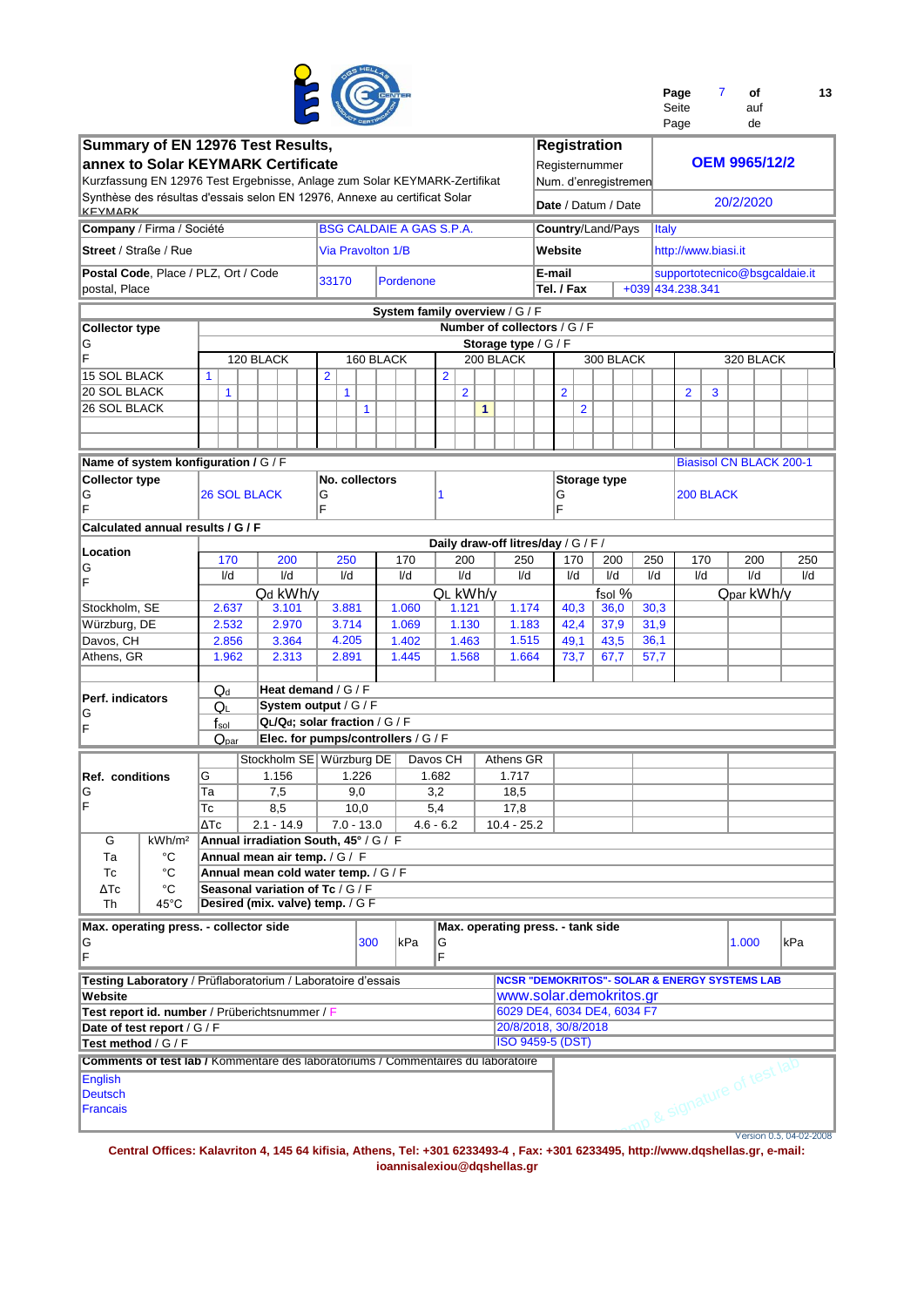

| Page  | 8 | οf  | 13 |
|-------|---|-----|----|
| Seite |   | auf |    |
| Page  |   | de  |    |

| Summary of EN 12976 Test Results,                                                        |                     |                                       |                   |                                     |                                     |                          |                     | <b>Registration</b>                                    |           |                    |                     |     |                                                          |                         |
|------------------------------------------------------------------------------------------|---------------------|---------------------------------------|-------------------|-------------------------------------|-------------------------------------|--------------------------|---------------------|--------------------------------------------------------|-----------|--------------------|---------------------|-----|----------------------------------------------------------|-------------------------|
| annex to Solar KEYMARK Certificate                                                       |                     |                                       |                   |                                     |                                     |                          |                     | Registernummer                                         |           |                    |                     |     | <b>OEM 9965/12/2</b>                                     |                         |
| Kurzfassung EN 12976 Test Ergebnisse, Anlage zum Solar KEYMARK-Zertifikat                |                     |                                       |                   |                                     |                                     |                          |                     |                                                        |           |                    |                     |     |                                                          |                         |
|                                                                                          |                     |                                       |                   |                                     |                                     |                          |                     | Num. d'enregistremen                                   |           |                    |                     |     |                                                          |                         |
| Synthèse des résultas d'essais selon EN 12976, Annexe au certificat Solar<br>KEVMARK     |                     |                                       |                   |                                     |                                     |                          |                     | Date / Datum / Date                                    |           |                    |                     |     | 20/2/2020                                                |                         |
| Company / Firma / Société                                                                |                     |                                       |                   | <b>BSG CALDAIE A GAS S.P.A.</b>     |                                     |                          |                     | Country/Land/Pays                                      |           | <b>Italy</b>       |                     |     |                                                          |                         |
| Street / Straße / Rue                                                                    |                     |                                       | Via Pravolton 1/B |                                     |                                     |                          |                     | Website                                                |           |                    | http://www.biasi.it |     |                                                          |                         |
| Postal Code, Place / PLZ, Ort / Code                                                     |                     |                                       |                   |                                     |                                     |                          |                     | E-mail                                                 |           |                    |                     |     | supportotecnico@bsgcaldaie.it                            |                         |
| postal, Place                                                                            |                     |                                       | 33170             | Pordenone                           |                                     |                          |                     | Tel. / Fax                                             |           | +039 434, 238, 341 |                     |     |                                                          |                         |
|                                                                                          |                     |                                       |                   |                                     |                                     |                          |                     |                                                        |           |                    |                     |     |                                                          |                         |
|                                                                                          |                     |                                       |                   | System family overview / G / F      |                                     |                          |                     |                                                        |           |                    |                     |     |                                                          |                         |
| <b>Collector type</b>                                                                    |                     |                                       |                   |                                     |                                     |                          |                     | Number of collectors / G / F                           |           |                    |                     |     |                                                          |                         |
| IG                                                                                       |                     |                                       |                   |                                     |                                     | Storage type / $G$ / $F$ |                     |                                                        |           |                    |                     |     |                                                          |                         |
| ΙF                                                                                       |                     | 120 BLACK                             |                   | 160 BLACK                           |                                     | 200 BLACK                |                     |                                                        | 300 BLACK |                    |                     |     | 320 BLACK                                                |                         |
| <b>15 SOL BLACK</b>                                                                      | $\mathbf{1}$        |                                       | $\overline{2}$    |                                     | $\overline{2}$                      |                          |                     |                                                        |           |                    |                     |     |                                                          |                         |
| <b>20 SOL BLACK</b>                                                                      | $\mathbf{1}$        |                                       | $\mathbf{1}$      |                                     | $\overline{2}$                      |                          |                     | $\overline{2}$                                         |           |                    | $\overline{2}$      | 3   |                                                          |                         |
| <b>26 SOL BLACK</b>                                                                      |                     |                                       | $\mathbf{1}$      |                                     |                                     | $\mathbf{1}$             |                     | $\overline{2}$                                         |           |                    |                     |     |                                                          |                         |
|                                                                                          |                     |                                       |                   |                                     |                                     |                          |                     |                                                        |           |                    |                     |     |                                                          |                         |
|                                                                                          |                     |                                       |                   |                                     |                                     |                          |                     |                                                        |           |                    |                     |     |                                                          |                         |
|                                                                                          |                     |                                       |                   |                                     |                                     |                          |                     |                                                        |           |                    |                     |     |                                                          |                         |
| Name of system konfiguration / G / F                                                     |                     |                                       |                   |                                     |                                     |                          |                     |                                                        |           |                    |                     |     | <b>Biasisol CN BLACK 200/3</b>                           |                         |
| <b>Collector type</b>                                                                    |                     |                                       | No. collectors    |                                     |                                     |                          | <b>Storage type</b> |                                                        |           |                    |                     |     |                                                          |                         |
| G                                                                                        | <b>15 SOL BLACK</b> |                                       | G                 |                                     | $\overline{2}$                      |                          | G                   |                                                        |           |                    | 200 BLACK           |     |                                                          |                         |
| F                                                                                        |                     |                                       | F                 |                                     |                                     |                          | F                   |                                                        |           |                    |                     |     |                                                          |                         |
| Calculated annual results / G / F                                                        |                     |                                       |                   |                                     |                                     |                          |                     |                                                        |           |                    |                     |     |                                                          |                         |
| Location                                                                                 |                     |                                       |                   |                                     | Daily draw-off litres/day / G / F / |                          |                     |                                                        |           |                    |                     |     |                                                          |                         |
| ΙG                                                                                       | 170                 | 200                                   | 250               | 170                                 | 200                                 | 250                      | 170                 | 200                                                    | 250       | 170                |                     | 200 | 250                                                      |                         |
| F                                                                                        | I/d                 | I/d                                   | I/d               | I/d                                 | I/d                                 | I/d                      | I/d                 | I/d                                                    | I/d       | I/d                |                     | I/d | I/d                                                      |                         |
|                                                                                          |                     | Qd kWh/y                              |                   |                                     | QL kWh/v                            |                          |                     |                                                        | fsol $%$  |                    |                     |     | Qpar kWh/y                                               |                         |
| Stockholm, SE                                                                            | 2.637               | 3.101                                 | 3.881             | 1.323                               | 1.419                               |                          | 1.515               | 50,3                                                   | 45,8      | 39,1               |                     |     |                                                          |                         |
| Würzburg, DE                                                                             | 2.532               | 2.970                                 | 3.714             | 1.314                               | 1.419                               |                          | 1.533               | 52,0                                                   | 47,8      | 41,2               |                     |     |                                                          |                         |
| Davos, CH                                                                                | 2.856               | 3.364                                 | 4.205             | 1.813                               | 1.927                               |                          | 2.032               | 63,4                                                   | 57,2      | 48,3               |                     |     |                                                          |                         |
| Athens, GR                                                                               | 1.962               | 2.313                                 | 2.891             | 1.656                               | 1.857                               |                          | 2.094               | 84,5                                                   | 80,3      | 72,6               |                     |     |                                                          |                         |
|                                                                                          |                     |                                       |                   |                                     |                                     |                          |                     |                                                        |           |                    |                     |     |                                                          |                         |
|                                                                                          | $Q_d$               | Heat demand / G / F                   |                   |                                     |                                     |                          |                     |                                                        |           |                    |                     |     |                                                          |                         |
| Perf. indicators                                                                         | Qι                  | System output / G / F                 |                   |                                     |                                     |                          |                     |                                                        |           |                    |                     |     |                                                          |                         |
| G                                                                                        | $f_{\rm sol}$       | QL/Qd; solar fraction / G / F         |                   |                                     |                                     |                          |                     |                                                        |           |                    |                     |     |                                                          |                         |
| ΙF                                                                                       | Q <sub>par</sub>    |                                       |                   | Elec. for pumps/controllers / G / F |                                     |                          |                     |                                                        |           |                    |                     |     |                                                          |                         |
|                                                                                          |                     |                                       |                   |                                     |                                     |                          |                     |                                                        |           |                    |                     |     |                                                          |                         |
|                                                                                          |                     | Stockholm SE Würzburg DE              |                   |                                     | Davos CH                            | Athens GR                |                     |                                                        |           |                    |                     |     |                                                          |                         |
| Ref. conditions                                                                          | G                   | 1.156                                 | 1.226             |                                     | 1.682                               | 1.717                    |                     |                                                        |           |                    |                     |     |                                                          |                         |
| G                                                                                        | Ta                  | 7,5                                   | 9,0               |                                     | 3,2                                 | 18,5                     |                     |                                                        |           |                    |                     |     |                                                          |                         |
| IF                                                                                       | Тc                  | 8,5                                   | 10,0              |                                     | 5,4                                 | 17,8                     |                     |                                                        |           |                    |                     |     |                                                          |                         |
|                                                                                          | ∆⊺с                 | $2.1 - 14.9$                          | 7.0 - 13.0        |                                     | 4.6 - 6.2                           | 10.4 - 25.2              |                     |                                                        |           |                    |                     |     |                                                          |                         |
| kWh/m <sup>2</sup><br>G                                                                  |                     | Annual irradiation South, 45° / G / F |                   |                                     |                                     |                          |                     |                                                        |           |                    |                     |     |                                                          |                         |
| °C<br>Тa                                                                                 |                     | Annual mean air temp. / G / F         |                   |                                     |                                     |                          |                     |                                                        |           |                    |                     |     |                                                          |                         |
| $^{\circ}C$<br>Тc                                                                        |                     | Annual mean cold water temp. / G / F  |                   |                                     |                                     |                          |                     |                                                        |           |                    |                     |     |                                                          |                         |
| $\Delta Tc$<br>°C                                                                        |                     | Seasonal variation of Tc / G / F      |                   |                                     |                                     |                          |                     |                                                        |           |                    |                     |     |                                                          |                         |
| 45°C<br>Th                                                                               |                     | Desired (mix. valve) temp. / G F      |                   |                                     |                                     |                          |                     |                                                        |           |                    |                     |     |                                                          |                         |
| Max. operating press. - collector side                                                   |                     |                                       |                   |                                     |                                     |                          |                     | Max. operating press. - tank side                      |           |                    |                     |     |                                                          |                         |
| G                                                                                        |                     |                                       | 300               | lkPa                                | G                                   |                          |                     |                                                        |           |                    |                     |     | 1.000                                                    | kPa                     |
| F                                                                                        |                     |                                       |                   |                                     | F                                   |                          |                     |                                                        |           |                    |                     |     |                                                          |                         |
|                                                                                          |                     |                                       |                   |                                     |                                     |                          |                     |                                                        |           |                    |                     |     |                                                          |                         |
| Testing Laboratory / Prüflaboratorium / Laboratoire d'essais                             |                     |                                       |                   |                                     |                                     |                          |                     |                                                        |           |                    |                     |     | <b>NCSR "DEMOKRITOS"- SOLAR &amp; ENERGY SYSTEMS LAB</b> |                         |
| Website                                                                                  |                     |                                       |                   |                                     |                                     |                          |                     | www.solar.demokritos.gr<br>6029 DE4, 6034 DE4, 6034 F7 |           |                    |                     |     |                                                          |                         |
| Test report id. number / Prüberichtsnummer / F                                           |                     |                                       |                   |                                     |                                     |                          |                     |                                                        |           |                    |                     |     |                                                          |                         |
| Date of test report / G / F                                                              |                     |                                       |                   | 20/8/2018, 30/8/2018                |                                     |                          |                     |                                                        |           |                    |                     |     |                                                          |                         |
| Test method / G / F                                                                      |                     | <b>ISO 9459-5 (DST)</b>               |                   |                                     |                                     |                          |                     |                                                        |           |                    |                     |     |                                                          |                         |
| <b>Comments of test lab / Kommentare des laboratoriums / Commentaires du laboratoire</b> |                     |                                       |                   |                                     |                                     |                          |                     |                                                        |           |                    |                     |     |                                                          |                         |
| English                                                                                  |                     |                                       |                   |                                     |                                     |                          |                     |                                                        |           |                    |                     |     |                                                          |                         |
| <b>Deutsch</b>                                                                           |                     |                                       |                   |                                     |                                     |                          |                     |                                                        |           |                    |                     |     |                                                          |                         |
| <b>Francais</b>                                                                          |                     |                                       |                   |                                     |                                     |                          |                     |                                                        |           |                    |                     |     | mp & signature of test lab                               |                         |
|                                                                                          |                     |                                       |                   |                                     |                                     |                          |                     |                                                        |           |                    |                     |     |                                                          | Version 0.5, 04-02-2008 |
|                                                                                          |                     |                                       |                   |                                     |                                     |                          |                     |                                                        |           |                    |                     |     |                                                          |                         |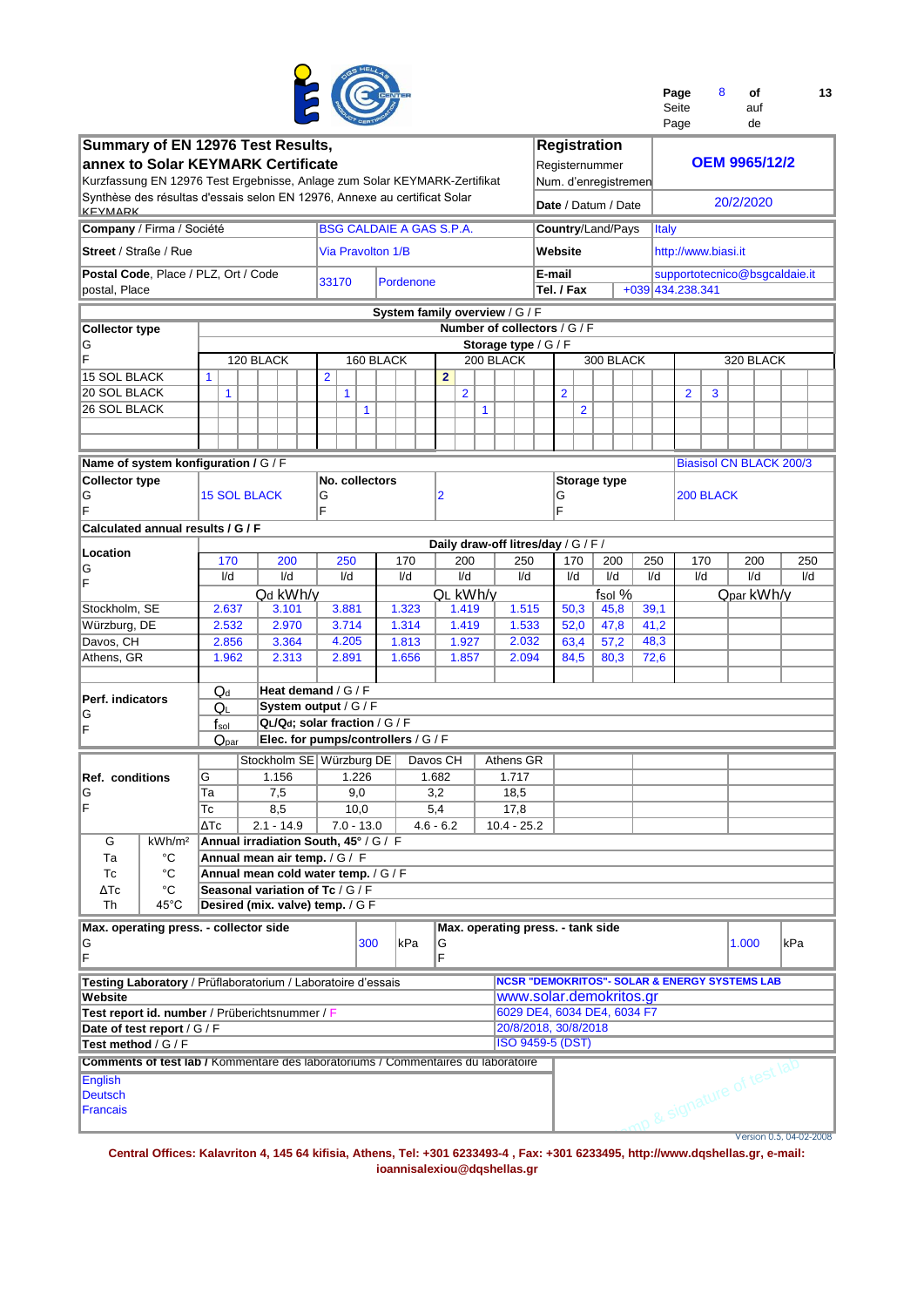

| Page  | ٩ | οf  | 13 |
|-------|---|-----|----|
| Seite |   | auf |    |
| Page  |   | de  |    |

| Summary of EN 12976 Test Results,                                         |                                                                                          |                                       |                                 |           |             |                                     |     |                                   |        |                | <b>Registration</b>                                      |     |              |                     |     |                            |                                |
|---------------------------------------------------------------------------|------------------------------------------------------------------------------------------|---------------------------------------|---------------------------------|-----------|-------------|-------------------------------------|-----|-----------------------------------|--------|----------------|----------------------------------------------------------|-----|--------------|---------------------|-----|----------------------------|--------------------------------|
| annex to Solar KEYMARK Certificate                                        |                                                                                          |                                       |                                 |           |             |                                     |     |                                   |        |                | Registernummer                                           |     |              |                     |     | <b>OEM 9965/12/2</b>       |                                |
| Kurzfassung EN 12976 Test Ergebnisse, Anlage zum Solar KEYMARK-Zertifikat |                                                                                          |                                       |                                 |           |             |                                     |     |                                   |        |                | Num. d'enregistremen                                     |     |              |                     |     |                            |                                |
| Synthèse des résultas d'essais selon EN 12976, Annexe au certificat Solar |                                                                                          |                                       |                                 |           |             |                                     |     |                                   |        |                |                                                          |     |              |                     |     |                            |                                |
| <b>KFYMARK</b>                                                            |                                                                                          |                                       |                                 |           |             |                                     |     |                                   |        |                | Date / Datum / Date                                      |     |              |                     |     | 20/2/2020                  |                                |
|                                                                           |                                                                                          |                                       |                                 |           |             |                                     |     |                                   |        |                |                                                          |     |              |                     |     |                            |                                |
| Company / Firma / Société                                                 |                                                                                          |                                       | <b>BSG CALDAIE A GAS S.P.A.</b> |           |             |                                     |     |                                   |        |                | Country/Land/Pays                                        |     | <b>Italy</b> |                     |     |                            |                                |
| Street / Straße / Rue                                                     |                                                                                          |                                       | <b>Via Pravolton 1/B</b>        |           |             |                                     |     |                                   |        | Website        |                                                          |     |              | http://www.biasi.it |     |                            |                                |
| Postal Code, Place / PLZ, Ort / Code                                      |                                                                                          |                                       |                                 |           |             |                                     |     |                                   | E-mail |                |                                                          |     |              |                     |     |                            | supportotecnico@bsgcaldaie.it  |
|                                                                           |                                                                                          |                                       | 33170                           | Pordenone |             |                                     |     |                                   |        |                |                                                          |     |              | +039 434, 238, 341  |     |                            |                                |
| postal, Place                                                             |                                                                                          |                                       |                                 |           |             |                                     |     |                                   |        | Tel. / Fax     |                                                          |     |              |                     |     |                            |                                |
|                                                                           |                                                                                          |                                       |                                 |           |             | System family overview / G / F      |     |                                   |        |                |                                                          |     |              |                     |     |                            |                                |
| <b>Collector type</b>                                                     |                                                                                          |                                       |                                 |           |             |                                     |     | Number of collectors / G / F      |        |                |                                                          |     |              |                     |     |                            |                                |
| G                                                                         |                                                                                          |                                       |                                 |           |             |                                     |     | Storage type / $G$ / $F$          |        |                |                                                          |     |              |                     |     |                            |                                |
| F                                                                         |                                                                                          | 120 BLACK                             |                                 | 160 BLACK |             |                                     |     | 200 BLACK                         |        |                | 300 BLACK                                                |     |              |                     |     | 320 BLACK                  |                                |
| <b>15 SOL BLACK</b>                                                       | $\mathbf{1}$                                                                             |                                       | $\overline{2}$                  |           |             | $\overline{2}$                      |     |                                   |        |                |                                                          |     |              |                     |     |                            |                                |
| <b>20 SOL BLACK</b>                                                       |                                                                                          |                                       |                                 |           |             |                                     |     |                                   |        | $\overline{2}$ |                                                          |     |              |                     |     |                            |                                |
|                                                                           | 1                                                                                        |                                       | $\mathbf{1}$                    |           |             | $\mathbf{2}$                        |     |                                   |        |                |                                                          |     |              | $\overline{2}$      | 3   |                            |                                |
| 26 SOL BLACK                                                              |                                                                                          |                                       | 1                               |           |             |                                     | 1   |                                   |        |                | $\overline{2}$                                           |     |              |                     |     |                            |                                |
|                                                                           |                                                                                          |                                       |                                 |           |             |                                     |     |                                   |        |                |                                                          |     |              |                     |     |                            |                                |
|                                                                           |                                                                                          |                                       |                                 |           |             |                                     |     |                                   |        |                |                                                          |     |              |                     |     |                            |                                |
| Name of system konfiguration / G / F                                      |                                                                                          |                                       |                                 |           |             |                                     |     |                                   |        |                |                                                          |     |              |                     |     |                            | <b>Biasisol CN BLACK 200-2</b> |
| <b>Collector type</b>                                                     |                                                                                          |                                       | No. collectors                  |           |             |                                     |     |                                   |        |                | <b>Storage type</b>                                      |     |              |                     |     |                            |                                |
|                                                                           | <b>20 SOL BLACK</b>                                                                      |                                       |                                 |           |             | 2                                   |     |                                   |        |                |                                                          |     |              | 200 BLACK           |     |                            |                                |
| ΙG<br>F                                                                   |                                                                                          |                                       | G<br>F                          |           |             |                                     |     |                                   |        | G<br>F         |                                                          |     |              |                     |     |                            |                                |
|                                                                           |                                                                                          |                                       |                                 |           |             |                                     |     |                                   |        |                |                                                          |     |              |                     |     |                            |                                |
| Calculated annual results / G / F                                         |                                                                                          |                                       |                                 |           |             |                                     |     |                                   |        |                |                                                          |     |              |                     |     |                            |                                |
| Location                                                                  |                                                                                          |                                       |                                 |           |             | Daily draw-off litres/day / G / F / |     |                                   |        |                |                                                          |     |              |                     |     |                            |                                |
| IG                                                                        | 170                                                                                      | 200                                   | 250                             | 170       |             | 200                                 | 250 | 170                               | 200    |                | 250                                                      | 170 |              | 200                 | 250 |                            |                                |
| ΙF                                                                        | I/d                                                                                      | I/d                                   | I/d                             | I/d       |             | I/d                                 | I/d |                                   | I/d    | I/d            |                                                          | I/d | I/d          |                     | I/d | I/d                        |                                |
|                                                                           |                                                                                          | Qd kWh/y                              |                                 |           |             | QL kWh/y                            |     |                                   |        |                | fsol %                                                   |     |              |                     |     | Qpar kWh/y                 |                                |
| Stockholm, SE                                                             | 2.637                                                                                    | 3.101                                 | 3.881                           | 1.323     |             | 1.419                               |     | 1.515                             |        | 50,3           | 45,8                                                     |     | 39,1         |                     |     |                            |                                |
| Würzburg, DE                                                              | 2.532                                                                                    | 2.970                                 | 3.714                           | 1.314     |             | 1.419                               |     | 1.533                             |        | 52,0           | 47,8                                                     |     | 41,2         |                     |     |                            |                                |
| Davos, CH                                                                 | 2.856                                                                                    | 3.364                                 | 4.205                           | 1.813     |             | 1.927                               |     | 2.032                             |        | 63,4           | 57,2                                                     |     | 48,3         |                     |     |                            |                                |
| Athens, GR                                                                | 1.962                                                                                    | 2.313                                 | 2.891                           | 1.656     |             | 1.857                               |     | 2.094                             |        |                | 80,3                                                     |     |              |                     |     |                            |                                |
|                                                                           |                                                                                          |                                       |                                 |           |             |                                     |     |                                   |        | 84,5           |                                                          |     | 72,6         |                     |     |                            |                                |
|                                                                           |                                                                                          |                                       |                                 |           |             |                                     |     |                                   |        |                |                                                          |     |              |                     |     |                            |                                |
| Perf. indicators                                                          | $Q_d$                                                                                    | Heat demand / G / F                   |                                 |           |             |                                     |     |                                   |        |                |                                                          |     |              |                     |     |                            |                                |
| G                                                                         | QL                                                                                       | System output / G / F                 |                                 |           |             |                                     |     |                                   |        |                |                                                          |     |              |                     |     |                            |                                |
| ΙF                                                                        | $f_{sol}$                                                                                |                                       | QL/Qd; solar fraction / G / F   |           |             |                                     |     |                                   |        |                |                                                          |     |              |                     |     |                            |                                |
|                                                                           | Q <sub>par</sub>                                                                         | Elec. for pumps/controllers / G / F   |                                 |           |             |                                     |     |                                   |        |                |                                                          |     |              |                     |     |                            |                                |
|                                                                           |                                                                                          | Stockholm SE Würzburg DE              |                                 |           | Davos CH    |                                     |     | Athens GR                         |        |                |                                                          |     |              |                     |     |                            |                                |
| Ref. conditions                                                           | G                                                                                        | 1.156                                 | 1.226                           |           | 1.682       |                                     |     | 1.717                             |        |                |                                                          |     |              |                     |     |                            |                                |
|                                                                           |                                                                                          |                                       |                                 |           |             |                                     |     |                                   |        |                |                                                          |     |              |                     |     |                            |                                |
| IG<br>IF                                                                  | Ta                                                                                       | 7,5                                   | 9,0                             |           | 3,2         |                                     |     | 18,5                              |        |                |                                                          |     |              |                     |     |                            |                                |
|                                                                           | Тc                                                                                       | 8,5                                   | 10,0                            |           | 5,4         |                                     |     | 17,8                              |        |                |                                                          |     |              |                     |     |                            |                                |
|                                                                           | $\overline{\Delta T}$ c                                                                  | $2.1 - 14.9$                          | 7.0 - 13.0                      |           | $4.6 - 6.2$ |                                     |     | $10.4 - 25.2$                     |        |                |                                                          |     |              |                     |     |                            |                                |
| G<br>kWh/m <sup>2</sup>                                                   |                                                                                          | Annual irradiation South, 45° / G / F |                                 |           |             |                                     |     |                                   |        |                |                                                          |     |              |                     |     |                            |                                |
| °C<br>Тa                                                                  |                                                                                          | Annual mean air temp. / G / F         |                                 |           |             |                                     |     |                                   |        |                |                                                          |     |              |                     |     |                            |                                |
| $^{\circ}C$<br>Тc                                                         |                                                                                          | Annual mean cold water temp. / G / F  |                                 |           |             |                                     |     |                                   |        |                |                                                          |     |              |                     |     |                            |                                |
| °C<br>ΔTc                                                                 |                                                                                          | Seasonal variation of Tc / G / F      |                                 |           |             |                                     |     |                                   |        |                |                                                          |     |              |                     |     |                            |                                |
| 45°C<br>Th                                                                |                                                                                          | Desired (mix. valve) temp. / G F      |                                 |           |             |                                     |     |                                   |        |                |                                                          |     |              |                     |     |                            |                                |
| Max. operating press. - collector side                                    |                                                                                          |                                       |                                 |           |             |                                     |     |                                   |        |                |                                                          |     |              |                     |     |                            |                                |
|                                                                           |                                                                                          |                                       |                                 |           |             |                                     |     | Max. operating press. - tank side |        |                |                                                          |     |              |                     |     |                            |                                |
| G                                                                         |                                                                                          |                                       | 300                             | kPa       |             | G                                   |     |                                   |        |                |                                                          |     |              |                     |     | 1.000                      | kPa                            |
| F                                                                         |                                                                                          |                                       |                                 |           |             | F                                   |     |                                   |        |                |                                                          |     |              |                     |     |                            |                                |
| Testing Laboratory / Prüflaboratorium / Laboratoire d'essais              |                                                                                          |                                       |                                 |           |             |                                     |     |                                   |        |                | <b>NCSR "DEMOKRITOS"- SOLAR &amp; ENERGY SYSTEMS LAB</b> |     |              |                     |     |                            |                                |
| Website                                                                   |                                                                                          |                                       |                                 |           |             |                                     |     |                                   |        |                | www.solar.demokritos.gr                                  |     |              |                     |     |                            |                                |
| Test report id. number / Prüberichtsnummer / F                            |                                                                                          |                                       |                                 |           |             |                                     |     |                                   |        |                | 6029 DE4, 6034 DE4, 6034 F7                              |     |              |                     |     |                            |                                |
|                                                                           | 20/8/2018, 30/8/2018<br>Date of test report / G / F                                      |                                       |                                 |           |             |                                     |     |                                   |        |                |                                                          |     |              |                     |     |                            |                                |
|                                                                           | <b>ISO 9459-5 (DST)</b><br>Test method / G / F                                           |                                       |                                 |           |             |                                     |     |                                   |        |                |                                                          |     |              |                     |     |                            |                                |
|                                                                           | <b>Comments of test lab / Kommentare des laboratoriums / Commentaires du laboratoire</b> |                                       |                                 |           |             |                                     |     |                                   |        |                |                                                          |     |              |                     |     |                            |                                |
|                                                                           |                                                                                          |                                       |                                 |           |             |                                     |     |                                   |        |                |                                                          |     |              |                     |     | 10 & signature of test lab |                                |
| English                                                                   |                                                                                          |                                       |                                 |           |             |                                     |     |                                   |        |                |                                                          |     |              |                     |     |                            |                                |
| <b>Deutsch</b>                                                            |                                                                                          |                                       |                                 |           |             |                                     |     |                                   |        |                |                                                          |     |              |                     |     |                            |                                |
| <b>Francais</b>                                                           |                                                                                          |                                       |                                 |           |             |                                     |     |                                   |        |                |                                                          |     |              |                     |     |                            |                                |
|                                                                           |                                                                                          |                                       |                                 |           |             |                                     |     |                                   |        |                |                                                          |     |              |                     |     |                            |                                |
|                                                                           |                                                                                          |                                       |                                 |           |             |                                     |     |                                   |        |                |                                                          |     |              |                     |     |                            | Version 0.5, 04-02-2008        |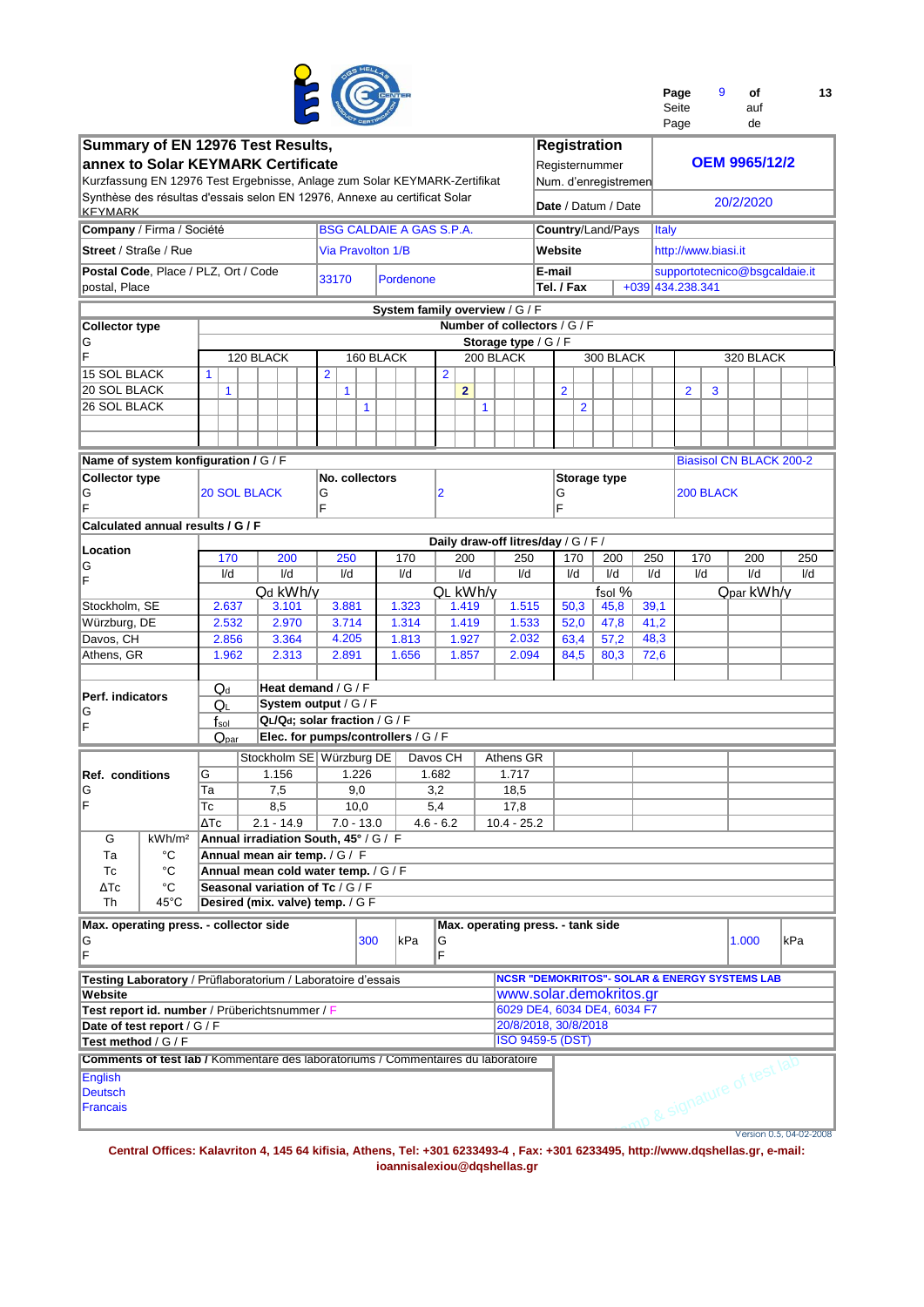

| Page  | 10 | οf  | 13 |
|-------|----|-----|----|
| Seite |    | auf |    |
|       |    |     |    |

|                                                                                          |                                                                                                |                                        |                                     |  |                |              | <b>CERTIFY</b> |                                 |          |                |       |              |  |               |  |                              |                |                                                          |      |              | Page             |                     | de                             |  |                               |  |
|------------------------------------------------------------------------------------------|------------------------------------------------------------------------------------------------|----------------------------------------|-------------------------------------|--|----------------|--------------|----------------|---------------------------------|----------|----------------|-------|--------------|--|---------------|--|------------------------------|----------------|----------------------------------------------------------|------|--------------|------------------|---------------------|--------------------------------|--|-------------------------------|--|
| Summary of EN 12976 Test Results,                                                        |                                                                                                |                                        |                                     |  |                |              |                |                                 |          |                |       |              |  |               |  |                              |                | <b>Registration</b>                                      |      |              |                  |                     |                                |  |                               |  |
| <b>annex to Solar KEYMARK Certificate</b>                                                |                                                                                                |                                        |                                     |  |                |              |                |                                 |          |                |       |              |  |               |  |                              |                | Registernummer                                           |      |              |                  |                     | <b>OEM 9965/12/2</b>           |  |                               |  |
| Kurzfassung EN 12976 Test Ergebnisse, Anlage zum Solar KEYMARK-Zertifikat                |                                                                                                |                                        |                                     |  |                |              |                |                                 |          |                |       |              |  |               |  |                              |                | Num. d'enregistremen                                     |      |              |                  |                     |                                |  |                               |  |
| Synthèse des résultas d'essais selon EN 12976, Annexe au certificat Solar                |                                                                                                |                                        |                                     |  |                |              |                |                                 |          |                |       |              |  |               |  |                              |                |                                                          |      |              |                  |                     |                                |  |                               |  |
| KEYMARK                                                                                  |                                                                                                |                                        |                                     |  |                |              |                |                                 |          |                |       |              |  |               |  |                              |                | Date / Datum / Date                                      |      |              |                  |                     | 20/2/2020                      |  |                               |  |
| Company / Firma / Société                                                                |                                                                                                |                                        |                                     |  |                |              |                | <b>BSG CALDAIE A GAS S.P.A.</b> |          |                |       |              |  |               |  |                              |                | Country/Land/Pays                                        |      | <b>Italy</b> |                  |                     |                                |  |                               |  |
| <b>Street / Straße / Rue</b>                                                             |                                                                                                |                                        |                                     |  |                |              |                | <b>Via Pravolton 1/B</b>        |          |                |       |              |  |               |  | Website                      |                |                                                          |      |              |                  | http://www.biasi.it |                                |  |                               |  |
| Postal Code, Place / PLZ, Ort / Code                                                     |                                                                                                |                                        |                                     |  |                |              |                |                                 |          |                |       |              |  |               |  | E-mail                       |                |                                                          |      |              |                  |                     |                                |  | supportotecnico@bsgcaldaie.it |  |
| postal, Place                                                                            |                                                                                                |                                        |                                     |  | 33170          |              |                | Pordenone                       |          |                |       |              |  |               |  | Tel. / Fax                   |                |                                                          |      |              | +039 434.238.341 |                     |                                |  |                               |  |
|                                                                                          |                                                                                                |                                        |                                     |  |                |              |                | System family overview / G / F  |          |                |       |              |  |               |  |                              |                |                                                          |      |              |                  |                     |                                |  |                               |  |
| Collector type                                                                           |                                                                                                |                                        |                                     |  |                |              |                |                                 |          |                |       |              |  |               |  | Number of collectors / G / F |                |                                                          |      |              |                  |                     |                                |  |                               |  |
| G                                                                                        |                                                                                                |                                        |                                     |  |                |              |                |                                 |          |                |       |              |  |               |  | Storage type / G / F         |                |                                                          |      |              |                  |                     |                                |  |                               |  |
| F                                                                                        |                                                                                                |                                        | 120 BLACK                           |  |                |              |                | 160 BLACK                       |          |                |       | 200 BLACK    |  |               |  |                              |                | 300 BLACK                                                |      |              |                  |                     | 320 BLACK                      |  |                               |  |
| 15 SOL BLACK                                                                             | $\mathbf{1}$                                                                                   |                                        |                                     |  | $\overline{2}$ |              |                |                                 |          | $\overline{2}$ |       |              |  |               |  |                              |                |                                                          |      |              |                  |                     |                                |  |                               |  |
| 20 SOL BLACK                                                                             | 1                                                                                              |                                        |                                     |  |                | 1            |                |                                 |          |                | 2     |              |  |               |  | $\overline{2}$               |                |                                                          |      |              | 2                | 3                   |                                |  |                               |  |
| 26 SOL BLACK                                                                             |                                                                                                |                                        |                                     |  |                |              | $\mathbf{1}$   |                                 |          |                |       | $\mathbf{1}$ |  |               |  |                              | $\overline{2}$ |                                                          |      |              |                  |                     |                                |  |                               |  |
|                                                                                          |                                                                                                |                                        |                                     |  |                |              |                |                                 |          |                |       |              |  |               |  |                              |                |                                                          |      |              |                  |                     |                                |  |                               |  |
|                                                                                          |                                                                                                |                                        |                                     |  |                |              |                |                                 |          |                |       |              |  |               |  |                              |                |                                                          |      |              |                  |                     |                                |  |                               |  |
| Name of system konfiguration / G / F                                                     |                                                                                                |                                        |                                     |  |                |              |                |                                 |          |                |       |              |  |               |  |                              |                |                                                          |      |              |                  |                     | <b>Biasisol CN Black 300-2</b> |  |                               |  |
| <b>Collector type</b>                                                                    |                                                                                                | No. collectors                         |                                     |  |                |              |                |                                 |          |                |       |              |  |               |  |                              |                | Storage type                                             |      |              |                  |                     |                                |  |                               |  |
| G                                                                                        |                                                                                                | <b>20 SOL BLACK</b><br>2<br>G          |                                     |  |                |              |                |                                 |          |                |       |              |  |               |  | G                            |                |                                                          |      |              |                  | 300 BLACK           |                                |  |                               |  |
| F                                                                                        |                                                                                                | F                                      |                                     |  |                |              |                |                                 |          |                |       |              |  |               |  | F                            |                |                                                          |      |              |                  |                     |                                |  |                               |  |
| Calculated annual results / G / F                                                        |                                                                                                |                                        |                                     |  |                |              |                |                                 |          |                |       |              |  |               |  |                              |                |                                                          |      |              |                  |                     |                                |  |                               |  |
|                                                                                          | Daily draw-off litres/day / G / F /                                                            |                                        |                                     |  |                |              |                |                                 |          |                |       |              |  |               |  |                              |                |                                                          |      |              |                  |                     |                                |  |                               |  |
| Location                                                                                 | 250<br>300<br>400<br>300<br>400<br>250<br>250<br>300<br>400<br>250<br>300<br>I/d<br>I/d<br>I/d |                                        |                                     |  |                |              |                |                                 |          |                |       |              |  |               |  | 400                          |                |                                                          |      |              |                  |                     |                                |  |                               |  |
| G                                                                                        |                                                                                                | I/d<br>I/d<br>I/d<br>I/d<br>I/d<br>I/d |                                     |  |                |              |                |                                 |          |                |       |              |  |               |  | I/d                          |                | I/d                                                      |      |              |                  |                     |                                |  | I/d                           |  |
| F                                                                                        |                                                                                                |                                        | Qd kWh/y                            |  |                |              |                |                                 |          | QL kWh/y       |       |              |  |               |  |                              |                | fsol %                                                   |      |              |                  |                     | Qpar kWh/y                     |  |                               |  |
| Stockholm, SE                                                                            | 3.872                                                                                          |                                        | 4.652                               |  |                | 6.202        |                | 1.752                           |          |                | 1.857 |              |  | 1.997         |  | 45,2                         |                | 39,9                                                     | 32,2 |              |                  |                     |                                |  |                               |  |
| Würzburg, DE                                                                             | 3.714                                                                                          |                                        | 4.459                               |  |                | 5.948        |                | 1.813                           |          |                | 1.962 |              |  | 2.120         |  | 48,8                         |                | 44,0                                                     | 35,6 |              |                  |                     |                                |  |                               |  |
| Davos, CH                                                                                | 4.205                                                                                          |                                        | 5.046                               |  |                | 6.728        |                | 2.567                           |          |                | 2.724 |              |  | 2.882         |  | 61,0                         |                | 54,0                                                     | 42,8 |              |                  |                     |                                |  |                               |  |
| Athens, GR                                                                               | 2.891                                                                                          |                                        | 3.469                               |  |                | 4.625        |                | 2.260                           |          |                | 2.532 |              |  | 2.882         |  | 78,2                         |                | 73,0                                                     | 62,3 |              |                  |                     |                                |  |                               |  |
|                                                                                          |                                                                                                |                                        |                                     |  |                |              |                |                                 |          |                |       |              |  |               |  |                              |                |                                                          |      |              |                  |                     |                                |  |                               |  |
|                                                                                          | $Q_d$                                                                                          |                                        | Heat demand / G / F                 |  |                |              |                |                                 |          |                |       |              |  |               |  |                              |                |                                                          |      |              |                  |                     |                                |  |                               |  |
| Perf. indicators<br>IG                                                                   | QL                                                                                             |                                        | System output / G / F               |  |                |              |                |                                 |          |                |       |              |  |               |  |                              |                |                                                          |      |              |                  |                     |                                |  |                               |  |
| ΙF                                                                                       | $f_{\rm sol}$                                                                                  |                                        | QL/Qd; solar fraction / G / F       |  |                |              |                |                                 |          |                |       |              |  |               |  |                              |                |                                                          |      |              |                  |                     |                                |  |                               |  |
|                                                                                          | Q <sub>par</sub>                                                                               |                                        | Elec. for pumps/controllers / G / F |  |                |              |                |                                 |          |                |       |              |  |               |  |                              |                |                                                          |      |              |                  |                     |                                |  |                               |  |
|                                                                                          |                                                                                                |                                        | Stockholm SE   Würzburg DE          |  |                |              |                |                                 | Davos CH |                |       |              |  | Athens GR     |  |                              |                |                                                          |      |              |                  |                     |                                |  |                               |  |
| <b>Ref. conditions</b>                                                                   | G                                                                                              |                                        | 1.156                               |  |                | 1.226        |                |                                 |          | 1.682          |       |              |  | 1.717         |  |                              |                |                                                          |      |              |                  |                     |                                |  |                               |  |
| IG                                                                                       | Ta                                                                                             |                                        | 7,5                                 |  |                | 9,0          |                |                                 |          | 3,2            |       |              |  | 18,5          |  |                              |                |                                                          |      |              |                  |                     |                                |  |                               |  |
| IF                                                                                       | Tc                                                                                             |                                        | 8.5                                 |  |                | 10.0         |                |                                 |          | 5.4            |       |              |  | 17.8          |  |                              |                |                                                          |      |              |                  |                     |                                |  |                               |  |
|                                                                                          | $\Delta Tc$                                                                                    |                                        | $2.1 - 14.9$                        |  |                | $7.0 - 13.0$ |                |                                 |          | $4.6 - 6.2$    |       |              |  | $10.4 - 25.2$ |  |                              |                |                                                          |      |              |                  |                     |                                |  |                               |  |
| G<br>kWh/m <sup>2</sup>                                                                  | Annual irradiation South, 45° / G / F                                                          |                                        |                                     |  |                |              |                |                                 |          |                |       |              |  |               |  |                              |                |                                                          |      |              |                  |                     |                                |  |                               |  |
| °C<br>Та                                                                                 | Annual mean air temp. / G / F                                                                  |                                        |                                     |  |                |              |                |                                 |          |                |       |              |  |               |  |                              |                |                                                          |      |              |                  |                     |                                |  |                               |  |
| $^{\circ}C$<br>Тc                                                                        | Annual mean cold water temp. / G / F                                                           |                                        |                                     |  |                |              |                |                                 |          |                |       |              |  |               |  |                              |                |                                                          |      |              |                  |                     |                                |  |                               |  |
| °C<br>ΔTc                                                                                | Seasonal variation of Tc / G / F                                                               |                                        |                                     |  |                |              |                |                                 |          |                |       |              |  |               |  |                              |                |                                                          |      |              |                  |                     |                                |  |                               |  |
| Th<br>45°C                                                                               | Desired (mix. valve) temp. / G F                                                               |                                        |                                     |  |                |              |                |                                 |          |                |       |              |  |               |  |                              |                |                                                          |      |              |                  |                     |                                |  |                               |  |
| Max. operating press. - collector side                                                   |                                                                                                |                                        |                                     |  |                |              |                |                                 |          |                |       |              |  |               |  |                              |                | Max. operating press. - tank side                        |      |              |                  |                     |                                |  |                               |  |
| ΙG                                                                                       |                                                                                                |                                        |                                     |  |                |              | 300            | kPa                             |          | G              |       |              |  |               |  |                              |                |                                                          |      |              |                  |                     | 1.000                          |  | kPa                           |  |
| F                                                                                        |                                                                                                |                                        |                                     |  |                |              |                |                                 |          | F              |       |              |  |               |  |                              |                |                                                          |      |              |                  |                     |                                |  |                               |  |
| Testing Laboratory / Prüflaboratorium / Laboratoire d'essais                             |                                                                                                |                                        |                                     |  |                |              |                |                                 |          |                |       |              |  |               |  |                              |                | <b>NCSR "DEMOKRITOS"- SOLAR &amp; ENERGY SYSTEMS LAB</b> |      |              |                  |                     |                                |  |                               |  |
| Website                                                                                  |                                                                                                |                                        |                                     |  |                |              |                |                                 |          |                |       |              |  |               |  |                              |                | www.solar.demokritos.gr                                  |      |              |                  |                     |                                |  |                               |  |
| Test report id. number / Prüberichtsnummer / F                                           |                                                                                                |                                        |                                     |  |                |              |                |                                 |          |                |       |              |  |               |  |                              |                | 6029 DE4, 6034 DE4, 6034 F7                              |      |              |                  |                     |                                |  |                               |  |
| 20/8/2018, 30/8/2018<br>Date of test report / G / F                                      |                                                                                                |                                        |                                     |  |                |              |                |                                 |          |                |       |              |  |               |  |                              |                |                                                          |      |              |                  |                     |                                |  |                               |  |
| Test method / G / F                                                                      |                                                                                                |                                        |                                     |  |                |              |                |                                 |          |                |       |              |  |               |  | ISO 9459-5 (DST)             |                |                                                          |      |              |                  |                     |                                |  |                               |  |
| <b>Comments of test lab / Kommentare des laboratoriums / Commentaires du laboratoire</b> |                                                                                                |                                        |                                     |  |                |              |                |                                 |          |                |       |              |  |               |  |                              |                |                                                          |      |              |                  |                     |                                |  |                               |  |
| English                                                                                  |                                                                                                |                                        |                                     |  |                |              |                |                                 |          |                |       |              |  |               |  |                              |                |                                                          |      |              |                  |                     | no & signature of test lab     |  |                               |  |
| <b>Deutsch</b>                                                                           |                                                                                                |                                        |                                     |  |                |              |                |                                 |          |                |       |              |  |               |  |                              |                |                                                          |      |              |                  |                     |                                |  |                               |  |
| Francais                                                                                 |                                                                                                |                                        |                                     |  |                |              |                |                                 |          |                |       |              |  |               |  |                              |                |                                                          |      |              |                  |                     |                                |  |                               |  |
|                                                                                          |                                                                                                |                                        |                                     |  |                |              |                |                                 |          |                |       |              |  |               |  |                              |                |                                                          |      |              |                  |                     |                                |  |                               |  |
|                                                                                          |                                                                                                |                                        |                                     |  |                |              |                |                                 |          |                |       |              |  |               |  |                              |                |                                                          |      |              |                  |                     |                                |  | Version 0.5, 04-02-2008       |  |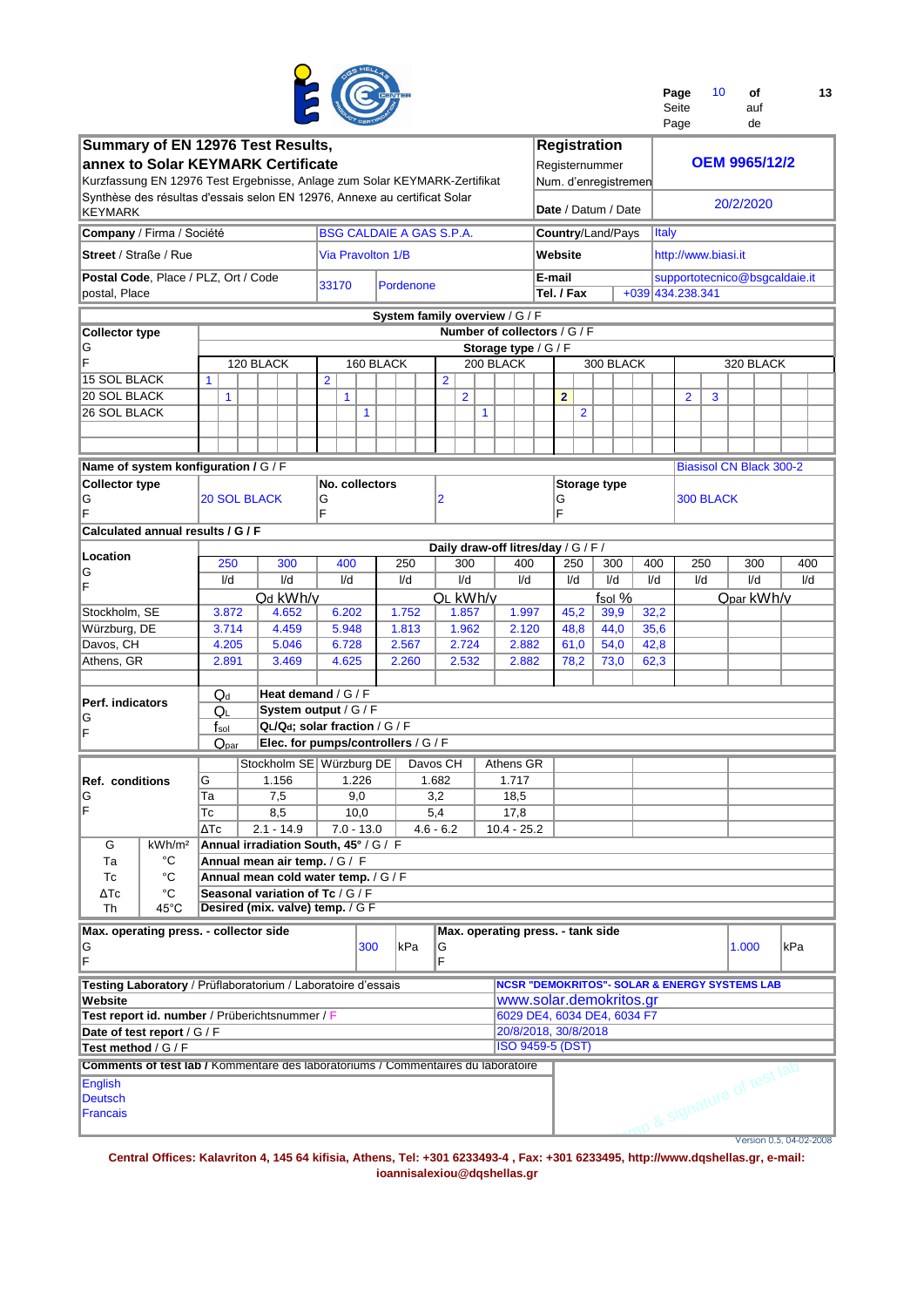

| Page  | 11 | οf  | 13 |
|-------|----|-----|----|
| Seite |    | auf |    |

|                                                                                                                                                                | <b>OF CERTIFIC</b><br>Summary of EN 12976 Test Results, |                         |                                        |                                                                       |                |                          |  |                                 |                |                |              |                                                          |  |  |                   |                |                                             |              |       | Page                |           |           | de                            |     |     |
|----------------------------------------------------------------------------------------------------------------------------------------------------------------|---------------------------------------------------------|-------------------------|----------------------------------------|-----------------------------------------------------------------------|----------------|--------------------------|--|---------------------------------|----------------|----------------|--------------|----------------------------------------------------------|--|--|-------------------|----------------|---------------------------------------------|--------------|-------|---------------------|-----------|-----------|-------------------------------|-----|-----|
| annex to Solar KEYMARK Certificate                                                                                                                             |                                                         |                         |                                        |                                                                       |                |                          |  |                                 |                |                |              |                                                          |  |  |                   |                | <b>Registration</b><br>Registernummer       |              |       |                     |           |           | <b>OEM 9965/12/2</b>          |     |     |
| Kurzfassung EN 12976 Test Ergebnisse, Anlage zum Solar KEYMARK-Zertifikat<br>Synthèse des résultas d'essais selon EN 12976, Annexe au certificat Solar KEYMARK |                                                         |                         |                                        |                                                                       |                |                          |  |                                 |                |                |              |                                                          |  |  |                   |                | Num. d'enregistremen<br>Date / Datum / Date |              |       |                     |           | 20/2/2020 |                               |     |     |
|                                                                                                                                                                |                                                         |                         |                                        |                                                                       |                |                          |  |                                 |                |                |              |                                                          |  |  |                   |                |                                             |              |       |                     |           |           |                               |     |     |
| Company / Firma / Société                                                                                                                                      |                                                         |                         |                                        |                                                                       |                |                          |  | <b>BSG CALDAIE A GAS S.P.A.</b> |                |                |              |                                                          |  |  |                   |                | Country/Land/Pays                           |              | Italy |                     |           |           |                               |     |     |
| <b>Street</b> / Straße / Rue                                                                                                                                   |                                                         |                         |                                        |                                                                       |                | <b>Via Pravolton 1/B</b> |  |                                 |                |                |              |                                                          |  |  | Website<br>E-mail |                |                                             |              |       | http://www.biasi.it |           |           |                               |     |     |
| Postal Code, Place / PLZ, Ort / Code<br>postal, Place                                                                                                          |                                                         |                         |                                        |                                                                       | 33170          |                          |  | Pordenone                       |                |                |              |                                                          |  |  | Tel. / Fax        |                |                                             |              |       | +039 434.238.341    |           |           | supportotecnico@bsgcaldaie.it |     |     |
|                                                                                                                                                                |                                                         |                         |                                        |                                                                       |                |                          |  | System family overview / G / F  |                |                |              |                                                          |  |  |                   |                |                                             |              |       |                     |           |           |                               |     |     |
| <b>Collector type</b>                                                                                                                                          |                                                         |                         |                                        |                                                                       |                |                          |  |                                 |                |                |              | Number of collectors / G / F                             |  |  |                   |                |                                             |              |       |                     |           |           |                               |     |     |
| G                                                                                                                                                              |                                                         |                         |                                        |                                                                       |                |                          |  |                                 |                |                |              | Storage type / G / F                                     |  |  |                   |                |                                             |              |       |                     |           |           |                               |     |     |
| Ë                                                                                                                                                              |                                                         |                         |                                        | 120 BLACK                                                             |                | 160 BLACK                |  |                                 |                |                |              | 200 BLACK                                                |  |  |                   |                | 300 BLACK                                   |              |       |                     |           |           | 320 BLACK                     |     |     |
| <b>15 SOL BLACK</b><br>20 SOL BLACK                                                                                                                            |                                                         | 1                       |                                        |                                                                       | $\overline{2}$ |                          |  |                                 | $\overline{2}$ |                |              |                                                          |  |  |                   |                |                                             |              |       |                     |           |           |                               |     |     |
| 26 SOL BLACK                                                                                                                                                   |                                                         | $\mathbf{1}$            |                                        |                                                                       |                | 1<br>$\mathbf{1}$        |  |                                 |                | $\overline{2}$ | $\mathbf{1}$ |                                                          |  |  | $\overline{2}$    | $\overline{2}$ |                                             |              |       | $\overline{2}$      | 3         |           |                               |     |     |
|                                                                                                                                                                |                                                         |                         |                                        |                                                                       |                |                          |  |                                 |                |                |              |                                                          |  |  |                   |                |                                             |              |       |                     |           |           |                               |     |     |
|                                                                                                                                                                |                                                         |                         |                                        |                                                                       |                |                          |  |                                 |                |                |              |                                                          |  |  |                   |                |                                             |              |       |                     |           |           |                               |     |     |
| Name of system konfiguration / G / F                                                                                                                           |                                                         |                         |                                        |                                                                       |                |                          |  |                                 |                |                |              |                                                          |  |  |                   |                |                                             |              |       |                     |           |           | Biasisol CN BLACK 300-5.2     |     |     |
| <b>Collector type</b>                                                                                                                                          |                                                         |                         |                                        |                                                                       |                | No. collectors           |  |                                 |                |                |              |                                                          |  |  |                   |                | <b>Storage type</b>                         |              |       |                     |           |           |                               |     |     |
| G<br>Ë                                                                                                                                                         |                                                         | <b>26 SOL BLACK</b>     |                                        |                                                                       | G<br>F         |                          |  |                                 | 2              |                |              |                                                          |  |  | G<br>F            |                |                                             |              |       |                     | 300 BLACK |           |                               |     |     |
| Calculated annual results / G / F                                                                                                                              |                                                         |                         |                                        |                                                                       |                |                          |  |                                 |                |                |              |                                                          |  |  |                   |                |                                             |              |       |                     |           |           |                               |     |     |
| Location                                                                                                                                                       |                                                         |                         | Daily draw-off litres/day / G / F /    |                                                                       |                |                          |  |                                 |                |                |              |                                                          |  |  |                   |                |                                             |              |       |                     |           |           |                               |     |     |
| G                                                                                                                                                              |                                                         |                         | 250<br>300<br>400<br>250<br>300<br>400 |                                                                       |                |                          |  |                                 |                |                |              |                                                          |  |  |                   |                | 300                                         | 400          |       | 250                 |           |           | 300                           |     | 400 |
| F                                                                                                                                                              |                                                         | $\mathsf{I}/\mathsf{d}$ |                                        | I/d                                                                   |                | I/d                      |  | I/d                             |                | I/d            |              | I/d                                                      |  |  | I/d               |                | I/d                                         | I/d          |       |                     | I/d       |           | I/d                           |     | I/d |
|                                                                                                                                                                |                                                         |                         |                                        | Qd kWh/y                                                              |                |                          |  |                                 |                | QL kWh/v       |              |                                                          |  |  |                   |                | fsol %                                      |              |       |                     |           |           | Qpar kWh/y                    |     |     |
| Stockholm, SE                                                                                                                                                  |                                                         | 3.872                   |                                        | 4.652                                                                 |                | 6.202                    |  | 1.945                           |                | 2.102          |              | 2.313                                                    |  |  | 50,2              |                | 45,2                                        | 37,3         |       |                     |           |           |                               |     |     |
| Würzburg, DE<br>Davos, CH                                                                                                                                      |                                                         | 3.714<br>4.205          |                                        | 4.459<br>5.046                                                        |                | 5.948<br>6.728           |  | 1.989<br>2.900                  |                | 2.199<br>3.136 |              | 2.453<br>3.373                                           |  |  | 53,5<br>69,0      |                | 49,3<br>62,1                                | 41,2<br>50,1 |       |                     |           |           |                               |     |     |
| Athens, GR                                                                                                                                                     |                                                         | 2.891                   |                                        | 3.469                                                                 |                | 4.625                    |  | 2.409                           |                | 2.733          |              | 3.189                                                    |  |  | 83,3              |                | 78,8                                        |              | 69,0  |                     |           |           |                               |     |     |
|                                                                                                                                                                |                                                         |                         |                                        |                                                                       |                |                          |  |                                 |                |                |              |                                                          |  |  |                   |                |                                             |              |       |                     |           |           |                               |     |     |
|                                                                                                                                                                |                                                         | $Q_d$                   |                                        | Heat demand / $G$ / $F$                                               |                |                          |  |                                 |                |                |              |                                                          |  |  |                   |                |                                             |              |       |                     |           |           |                               |     |     |
| Perf. indicators                                                                                                                                               |                                                         | Q∟                      |                                        | System output / G / F                                                 |                |                          |  |                                 |                |                |              |                                                          |  |  |                   |                |                                             |              |       |                     |           |           |                               |     |     |
| G<br>F                                                                                                                                                         |                                                         | $f_{\rm sol}$           |                                        | QL/Qd; solar fraction / G / F                                         |                |                          |  |                                 |                |                |              |                                                          |  |  |                   |                |                                             |              |       |                     |           |           |                               |     |     |
|                                                                                                                                                                |                                                         | $Q_{\text{par}}$        |                                        | Elec. for pumps/controllers / G / F                                   |                |                          |  |                                 |                |                |              |                                                          |  |  |                   |                |                                             |              |       |                     |           |           |                               |     |     |
|                                                                                                                                                                |                                                         |                         |                                        | Stockholm SE   Würzburg DE                                            |                |                          |  | Davos CH                        |                |                |              | Athens GR                                                |  |  |                   |                |                                             |              |       |                     |           |           |                               |     |     |
| <b>Ref. conditions</b>                                                                                                                                         |                                                         | G                       |                                        | 1.156                                                                 |                | 1.226                    |  |                                 | 1.682          |                |              | 1.717                                                    |  |  |                   |                |                                             |              |       |                     |           |           |                               |     |     |
| G                                                                                                                                                              |                                                         | $\overline{a}$          |                                        | 7,5                                                                   |                | 9,0                      |  |                                 | 3,2            |                |              | 18,5                                                     |  |  |                   |                |                                             |              |       |                     |           |           |                               |     |     |
| F                                                                                                                                                              |                                                         | Тc                      |                                        | 8,5                                                                   |                | 10,0                     |  |                                 | 5,4            |                |              | 17,8                                                     |  |  |                   |                |                                             |              |       |                     |           |           |                               |     |     |
|                                                                                                                                                                |                                                         | ΔТс                     |                                        | $2.1 - 14.9$                                                          |                | $7.0 - 13.0$             |  |                                 | $4.6 - 6.2$    |                |              | $10.4 - 25.2$                                            |  |  |                   |                |                                             |              |       |                     |           |           |                               |     |     |
| G<br>Ta                                                                                                                                                        | kWh/m <sup>2</sup><br>$^{\circ}$ C                      |                         |                                        | Annual irradiation South, 45° / G / F                                 |                |                          |  |                                 |                |                |              |                                                          |  |  |                   |                |                                             |              |       |                     |           |           |                               |     |     |
| Тc                                                                                                                                                             | $^{\circ}C$                                             |                         |                                        | Annual mean air temp. / G / F<br>Annual mean cold water temp. / G / F |                |                          |  |                                 |                |                |              |                                                          |  |  |                   |                |                                             |              |       |                     |           |           |                               |     |     |
| ΔТс                                                                                                                                                            | °C                                                      |                         |                                        | Seasonal variation of Tc / G / F                                      |                |                          |  |                                 |                |                |              |                                                          |  |  |                   |                |                                             |              |       |                     |           |           |                               |     |     |
| Th                                                                                                                                                             | $45^{\circ}$ C                                          |                         |                                        | Desired (mix. valve) temp. / G F                                      |                |                          |  |                                 |                |                |              |                                                          |  |  |                   |                |                                             |              |       |                     |           |           |                               |     |     |
| Max. operating press. - collector side                                                                                                                         |                                                         |                         |                                        |                                                                       |                |                          |  |                                 |                |                |              | Max. operating press. - tank side                        |  |  |                   |                |                                             |              |       |                     |           |           |                               |     |     |
| G                                                                                                                                                              |                                                         |                         |                                        |                                                                       |                | 300                      |  | kPa                             | G              |                |              |                                                          |  |  |                   |                |                                             |              |       |                     |           | 1.000     |                               | kPa |     |
| F                                                                                                                                                              |                                                         |                         |                                        |                                                                       |                |                          |  |                                 | F              |                |              |                                                          |  |  |                   |                |                                             |              |       |                     |           |           |                               |     |     |
| Testing Laboratory / Prüflaboratorium / Laboratoire d'essais                                                                                                   |                                                         |                         |                                        |                                                                       |                |                          |  |                                 |                |                |              | <b>NCSR "DEMOKRITOS"- SOLAR &amp; ENERGY SYSTEMS LAB</b> |  |  |                   |                |                                             |              |       |                     |           |           |                               |     |     |
| Website                                                                                                                                                        |                                                         |                         |                                        |                                                                       |                |                          |  |                                 |                |                |              | www.solar.demokritos.gr                                  |  |  |                   |                |                                             |              |       |                     |           |           |                               |     |     |
| Test report id. number / Prüberichtsnummer / F                                                                                                                 |                                                         |                         |                                        |                                                                       |                |                          |  |                                 |                |                |              | 6029 DE4, 6034 DE4, 6034 F7                              |  |  |                   |                |                                             |              |       |                     |           |           |                               |     |     |
| Date of test report / G / F                                                                                                                                    |                                                         |                         |                                        |                                                                       |                |                          |  |                                 |                |                |              | 20/8/2018, 30/8/2018                                     |  |  |                   |                |                                             |              |       |                     |           |           |                               |     |     |
| Test method / G / F<br>Comments of test lab / Kommentare des laboratoriums / Commentaires du laboratoire                                                       |                                                         |                         |                                        |                                                                       |                |                          |  |                                 |                |                |              | ISO 9459-5 (DST)                                         |  |  |                   |                |                                             |              |       |                     |           |           |                               |     |     |
|                                                                                                                                                                |                                                         |                         |                                        |                                                                       |                |                          |  |                                 |                |                |              |                                                          |  |  |                   |                |                                             |              |       |                     |           |           | to & signature of test lab    |     |     |
| <b>English</b><br><b>Deutsch</b>                                                                                                                               |                                                         |                         |                                        |                                                                       |                |                          |  |                                 |                |                |              |                                                          |  |  |                   |                |                                             |              |       |                     |           |           |                               |     |     |
| <b>Francais</b>                                                                                                                                                |                                                         |                         |                                        |                                                                       |                |                          |  |                                 |                |                |              |                                                          |  |  |                   |                |                                             |              |       |                     |           |           |                               |     |     |
|                                                                                                                                                                |                                                         |                         |                                        |                                                                       |                |                          |  |                                 |                |                |              |                                                          |  |  |                   |                |                                             |              |       |                     |           |           |                               |     |     |
|                                                                                                                                                                |                                                         |                         |                                        |                                                                       |                |                          |  |                                 |                |                |              |                                                          |  |  |                   |                |                                             |              |       |                     |           |           | Version 0.5, 04-02-2008       |     |     |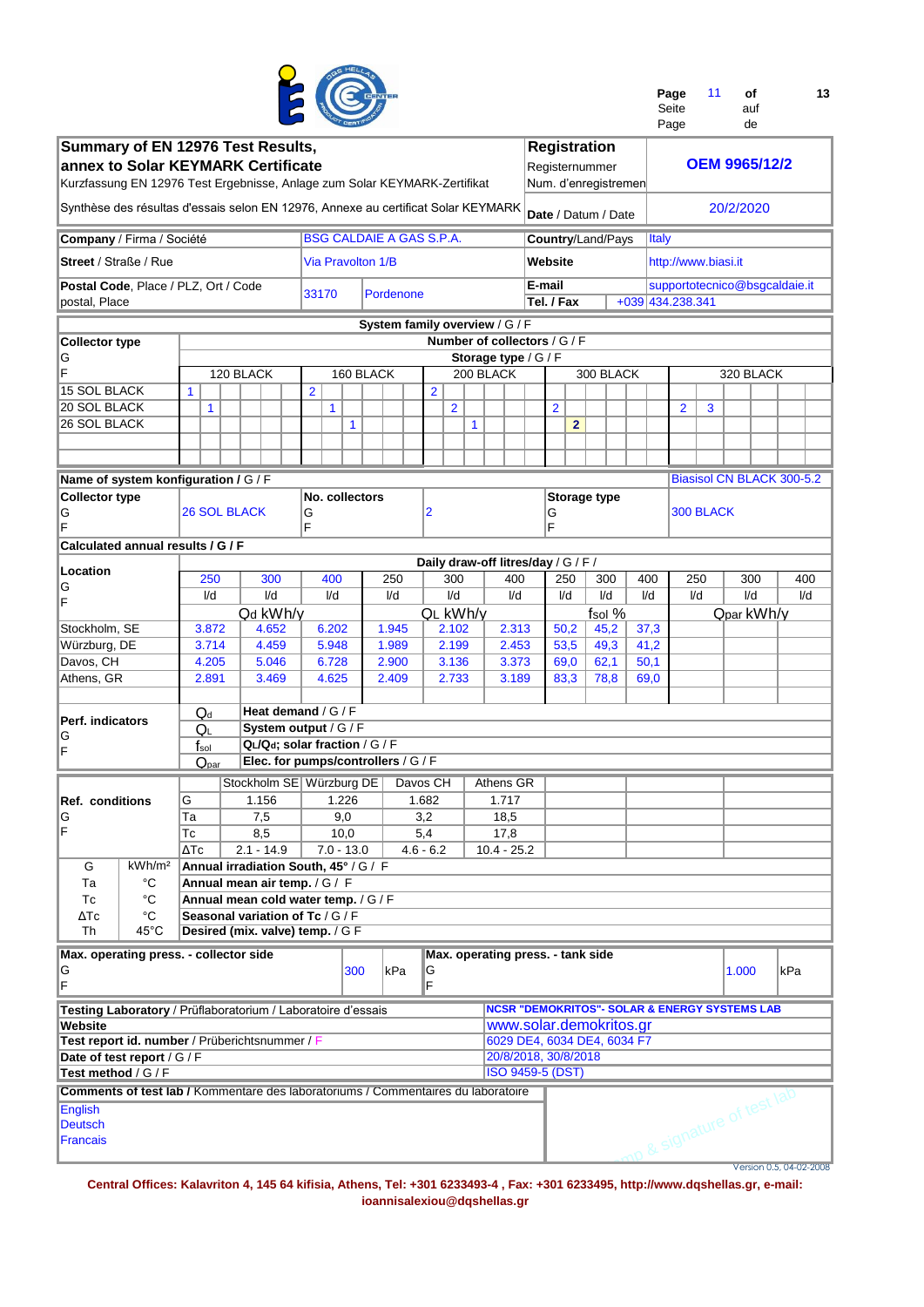

| Page  | 12 | οf  | 13 |
|-------|----|-----|----|
| Seite |    | auf |    |
| Page  |    | de  |    |

|                                        |                                                                                          |                           | Summary of EN 12976 Test Results,                                         |                          |           |                                     |              |                                   |        |                  | <b>Registration</b>                                      |                  |                     |     |                                |                         |
|----------------------------------------|------------------------------------------------------------------------------------------|---------------------------|---------------------------------------------------------------------------|--------------------------|-----------|-------------------------------------|--------------|-----------------------------------|--------|------------------|----------------------------------------------------------|------------------|---------------------|-----|--------------------------------|-------------------------|
|                                        |                                                                                          |                           | annex to Solar KEYMARK Certificate                                        |                          |           |                                     |              |                                   |        |                  | Registernummer                                           |                  |                     |     | <b>OEM 9965/12/2</b>           |                         |
|                                        |                                                                                          |                           |                                                                           |                          |           |                                     |              |                                   |        |                  |                                                          |                  |                     |     |                                |                         |
|                                        |                                                                                          |                           | Kurzfassung EN 12976 Test Ergebnisse, Anlage zum Solar KEYMARK-Zertifikat |                          |           |                                     |              |                                   |        |                  | Num. d'enregistremen                                     |                  |                     |     |                                |                         |
|                                        |                                                                                          |                           | Synthèse des résultas d'essais selon EN 12976, Annexe au certificat Solar |                          |           |                                     |              |                                   |        |                  |                                                          |                  |                     |     | 20/2/2020                      |                         |
| <b>KEYMARK</b>                         |                                                                                          |                           |                                                                           |                          |           |                                     |              |                                   |        |                  | Date / Datum / Date                                      |                  |                     |     |                                |                         |
| Company / Firma / Société              |                                                                                          |                           |                                                                           |                          |           | <b>BSG CALDAIE A GAS S.P.A.</b>     |              |                                   |        |                  | Country/Land/Pays                                        | <b>Italy</b>     |                     |     |                                |                         |
| <b>Street / Straße / Rue</b>           |                                                                                          |                           |                                                                           | <b>Via Pravolton 1/B</b> |           |                                     |              |                                   |        | Website          |                                                          |                  | http://www.biasi.it |     |                                |                         |
|                                        |                                                                                          |                           |                                                                           |                          |           |                                     |              |                                   |        |                  |                                                          |                  |                     |     |                                |                         |
| Postal Code, Place / PLZ, Ort / Code   |                                                                                          |                           |                                                                           | 33170                    | Pordenone |                                     |              |                                   | E-mail |                  |                                                          |                  |                     |     | supportotecnico@bsgcaldaie.it  |                         |
| postal, Place                          |                                                                                          |                           |                                                                           |                          |           |                                     |              |                                   |        | Tel. / Fax       |                                                          | +039 434.238.341 |                     |     |                                |                         |
|                                        |                                                                                          |                           |                                                                           |                          |           |                                     |              |                                   |        |                  |                                                          |                  |                     |     |                                |                         |
|                                        |                                                                                          |                           |                                                                           |                          |           | System family overview / G / F      |              |                                   |        |                  |                                                          |                  |                     |     |                                |                         |
| Collector type                         |                                                                                          |                           |                                                                           |                          |           |                                     |              | Number of collectors / G / F      |        |                  |                                                          |                  |                     |     |                                |                         |
| ΙG                                     |                                                                                          |                           |                                                                           |                          |           |                                     |              | Storage type / G / F              |        |                  |                                                          |                  |                     |     |                                |                         |
| F                                      |                                                                                          |                           | 120 BLACK                                                                 |                          | 160 BLACK |                                     |              | 200 BLACK                         |        |                  | 300 BLACK                                                |                  |                     |     | 320 BLACK                      |                         |
| 15 SOL BLACK                           |                                                                                          | $\mathbf{1}$              |                                                                           | $\overline{2}$           |           | $\overline{2}$                      |              |                                   |        |                  |                                                          |                  |                     |     |                                |                         |
| <b>20 SOL BLACK</b>                    |                                                                                          | $\mathbf{1}$              |                                                                           | 1                        |           | $\overline{2}$                      |              |                                   |        | $\overline{2}$   |                                                          |                  | $\overline{2}$      | 3   |                                |                         |
| 26 SOL BLACK                           |                                                                                          |                           |                                                                           | $\mathbf{1}$             |           |                                     | $\mathbf{1}$ |                                   |        | $\overline{2}$   |                                                          |                  |                     |     |                                |                         |
|                                        |                                                                                          |                           |                                                                           |                          |           |                                     |              |                                   |        |                  |                                                          |                  |                     |     |                                |                         |
|                                        |                                                                                          |                           |                                                                           |                          |           |                                     |              |                                   |        |                  |                                                          |                  |                     |     |                                |                         |
|                                        |                                                                                          |                           |                                                                           |                          |           |                                     |              |                                   |        |                  |                                                          |                  |                     |     |                                |                         |
| Name of system konfiguration / G / F   |                                                                                          |                           |                                                                           |                          |           |                                     |              |                                   |        |                  |                                                          |                  |                     |     | <b>BiasiSol CN Black 300-4</b> |                         |
| <b>Collector type</b>                  |                                                                                          |                           |                                                                           | No. collectors           |           |                                     |              |                                   |        |                  | Storage type                                             |                  |                     |     |                                |                         |
| G                                      |                                                                                          | <b>20 SOL BLACK</b>       |                                                                           | G                        |           | 2                                   |              | G                                 |        |                  |                                                          | 320 BLACK        |                     |     |                                |                         |
| IF                                     |                                                                                          |                           |                                                                           | F                        |           |                                     |              | F                                 |        |                  |                                                          |                  |                     |     |                                |                         |
|                                        |                                                                                          |                           |                                                                           |                          |           |                                     |              |                                   |        |                  |                                                          |                  |                     |     |                                |                         |
| Calculated annual results / G / F      |                                                                                          |                           |                                                                           |                          |           |                                     |              |                                   |        |                  |                                                          |                  |                     |     |                                |                         |
| Location                               |                                                                                          |                           |                                                                           |                          |           | Daily draw-off litres/day / G / F / |              |                                   |        |                  |                                                          |                  |                     |     |                                |                         |
| lG                                     |                                                                                          | 250                       | 300                                                                       | 400                      | 250       | 300                                 | 400          |                                   | 250    | 300              | 400                                                      |                  | 250                 | 300 | 400                            |                         |
| ΙF                                     |                                                                                          | I/d                       | I/d                                                                       | I/d                      | I/d       | I/d                                 | I/d          |                                   | I/d    | $\overline{V}$ d | I/d                                                      |                  | I/d                 | I/d | I/d                            |                         |
|                                        |                                                                                          |                           | Qd kWh/y                                                                  |                          |           | QL kWh/v                            |              |                                   |        |                  | fsol %                                                   |                  |                     |     | Qpar kWh/y                     |                         |
| Stockholm, SE                          |                                                                                          | 3.881                     | 4.652                                                                     | 6.202                    | 1.901     | 2.050                               |              | 2.216                             |        | 49,0             | 44,0                                                     | 35,7             |                     |     |                                |                         |
| Würzburg, DE                           |                                                                                          | 3.714                     | 4.459                                                                     | 5.948                    | 1.892     | 2.059                               |              | 2.243                             |        | 50,9             | 46,1                                                     | 37,6             |                     |     |                                |                         |
|                                        |                                                                                          |                           |                                                                           |                          |           |                                     |              |                                   |        |                  |                                                          |                  |                     |     |                                |                         |
| Davos, CH                              |                                                                                          | 4.205                     | 5.046                                                                     | 6.728                    | 2.584     | 2.751                               |              | 2.926                             |        | 61,5             | 54,5                                                     | 43,5             |                     |     |                                |                         |
| Athens, GR                             |                                                                                          | 2.891                     | 3.469                                                                     | 4.625                    | 2.409     | 2.716                               |              | 3.119                             |        | 83,3             | 78,3                                                     | 67,5             |                     |     |                                |                         |
|                                        |                                                                                          |                           |                                                                           |                          |           |                                     |              |                                   |        |                  |                                                          |                  |                     |     |                                |                         |
|                                        |                                                                                          | $\mathsf{Q}_{\mathsf{d}}$ | Heat demand / G / F                                                       |                          |           |                                     |              |                                   |        |                  |                                                          |                  |                     |     |                                |                         |
| Perf. indicators                       |                                                                                          | QL                        | System output / G / F                                                     |                          |           |                                     |              |                                   |        |                  |                                                          |                  |                     |     |                                |                         |
| IG                                     |                                                                                          | $f_{sol}$                 | QL/Qd; solar fraction / G / F                                             |                          |           |                                     |              |                                   |        |                  |                                                          |                  |                     |     |                                |                         |
| ΙF                                     |                                                                                          | $Q_{par}$                 | Elec. for pumps/controllers / G / F                                       |                          |           |                                     |              |                                   |        |                  |                                                          |                  |                     |     |                                |                         |
|                                        |                                                                                          |                           |                                                                           |                          |           |                                     |              |                                   |        |                  |                                                          |                  |                     |     |                                |                         |
|                                        |                                                                                          |                           | Stockholm SE   Würzburg DE                                                |                          |           | Davos CH                            |              | Athens GR                         |        |                  |                                                          |                  |                     |     |                                |                         |
| <b>Ref. conditions</b>                 |                                                                                          | G                         | 1.156                                                                     | 1.226                    |           | 1.682                               |              | 1.717                             |        |                  |                                                          |                  |                     |     |                                |                         |
| ΙG                                     |                                                                                          | Ta                        | 7,5                                                                       | 9,0                      |           | 3,2                                 |              | 18,5                              |        |                  |                                                          |                  |                     |     |                                |                         |
| ΙF                                     |                                                                                          | Тc                        | 8,5                                                                       | 10,0                     |           | 5,4                                 |              | 17,8                              |        |                  |                                                          |                  |                     |     |                                |                         |
|                                        |                                                                                          | ΔТс                       | 2.1 - 14.9                                                                | 7.0 - 13.0               |           | $4.6 - 6.2$                         |              | $10.4 - 25.2$                     |        |                  |                                                          |                  |                     |     |                                |                         |
| G                                      | kWh/m <sup>2</sup>                                                                       |                           | Annual irradiation South, 45° / G / F                                     |                          |           |                                     |              |                                   |        |                  |                                                          |                  |                     |     |                                |                         |
|                                        |                                                                                          |                           |                                                                           |                          |           |                                     |              |                                   |        |                  |                                                          |                  |                     |     |                                |                         |
| Тa                                     | °C                                                                                       |                           | Annual mean air temp. / G / F                                             |                          |           |                                     |              |                                   |        |                  |                                                          |                  |                     |     |                                |                         |
| Тc                                     | $^{\circ}C$                                                                              |                           | Annual mean cold water temp. / G / F                                      |                          |           |                                     |              |                                   |        |                  |                                                          |                  |                     |     |                                |                         |
| ΔTc                                    | °C                                                                                       |                           | Seasonal variation of Tc / G / F                                          |                          |           |                                     |              |                                   |        |                  |                                                          |                  |                     |     |                                |                         |
| Th                                     | 45°C                                                                                     |                           | Desired (mix. valve) temp. / G F                                          |                          |           |                                     |              |                                   |        |                  |                                                          |                  |                     |     |                                |                         |
| Max. operating press. - collector side |                                                                                          |                           |                                                                           |                          |           |                                     |              | Max. operating press. - tank side |        |                  |                                                          |                  |                     |     |                                |                         |
| G                                      |                                                                                          |                           |                                                                           | 300                      | kPa       | G                                   |              |                                   |        |                  |                                                          |                  |                     |     | 1.000                          | kPa                     |
| F                                      |                                                                                          |                           |                                                                           |                          |           | F                                   |              |                                   |        |                  |                                                          |                  |                     |     |                                |                         |
|                                        |                                                                                          |                           |                                                                           |                          |           |                                     |              |                                   |        |                  |                                                          |                  |                     |     |                                |                         |
|                                        |                                                                                          |                           | Testing Laboratory / Prüflaboratorium / Laboratoire d'essais              |                          |           |                                     |              |                                   |        |                  | <b>NCSR "DEMOKRITOS"- SOLAR &amp; ENERGY SYSTEMS LAB</b> |                  |                     |     |                                |                         |
| Website                                |                                                                                          |                           |                                                                           |                          |           |                                     |              |                                   |        |                  | www.solar.demokritos.gr                                  |                  |                     |     |                                |                         |
|                                        |                                                                                          |                           | Test report id. number / Prüberichtsnummer / F                            |                          |           |                                     |              |                                   |        |                  | 6029 DE4, 6034 DE4, 6034 F7                              |                  |                     |     |                                |                         |
| Date of test report / G / F            |                                                                                          | 20/8/2018, 30/8/2018      |                                                                           |                          |           |                                     |              |                                   |        |                  |                                                          |                  |                     |     |                                |                         |
|                                        |                                                                                          |                           |                                                                           |                          |           |                                     |              |                                   |        |                  |                                                          |                  |                     |     |                                |                         |
|                                        | <b>ISO 9459-5 (DST)</b><br>Test method / G / F                                           |                           |                                                                           |                          |           |                                     |              |                                   |        |                  |                                                          |                  |                     |     |                                |                         |
|                                        | <b>Comments of test lab / Kommentare des laboratoriums / Commentaires du laboratoire</b> |                           |                                                                           |                          |           |                                     |              |                                   |        |                  |                                                          |                  |                     |     | mp & signature of test lab     |                         |
| English                                |                                                                                          |                           |                                                                           |                          |           |                                     |              |                                   |        |                  |                                                          |                  |                     |     |                                |                         |
| <b>Deutsch</b>                         |                                                                                          |                           |                                                                           |                          |           |                                     |              |                                   |        |                  |                                                          |                  |                     |     |                                |                         |
| Francais                               |                                                                                          |                           |                                                                           |                          |           |                                     |              |                                   |        |                  |                                                          |                  |                     |     |                                |                         |
|                                        |                                                                                          |                           |                                                                           |                          |           |                                     |              |                                   |        |                  |                                                          |                  |                     |     |                                |                         |
|                                        |                                                                                          |                           |                                                                           |                          |           |                                     |              |                                   |        |                  |                                                          |                  |                     |     |                                | Version 0.5, 04-02-2008 |